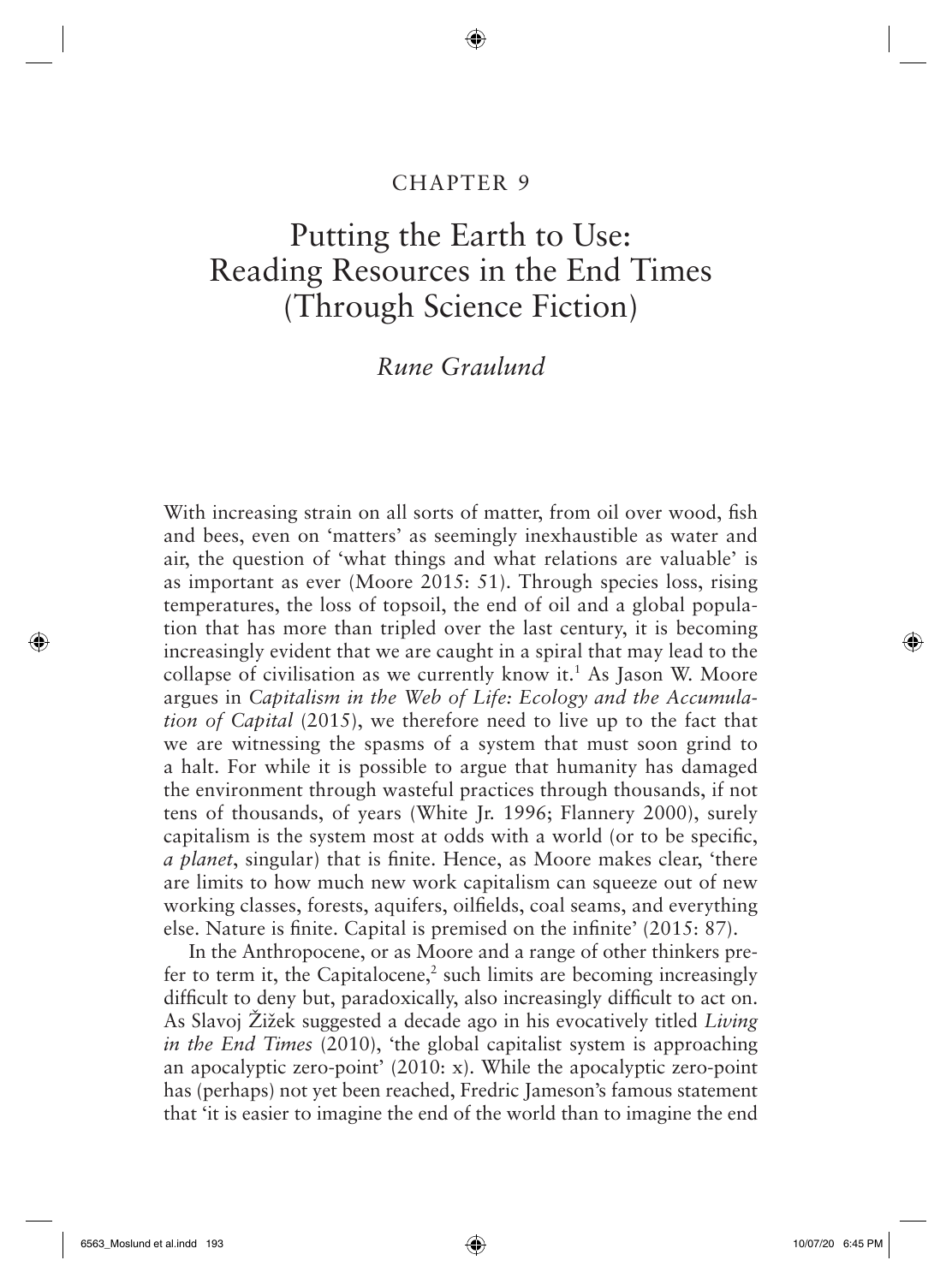◈

of capitalism' nevertheless seems as true as ever (Jameson 2003: 76). For if 'capitalism has become coextensive with the Earth', it follows that to imagine the end of capitalism is indeed also to imagine the end of the world (Bonneuil and Fressoz 2016: 222). It is in the light of such a 'capitalist realist apocalypse' relying on 'a presupposition that resources are infinite' that I will pose three questions in this chapter, all of them framed in the fading light of 'an end' (Fisher 2009: 18). First, the chapter queries the problem of 'reading' the Anthropocene as text and narrative: why do we find it so hard to comprehend and act on both present and future anthropogenic change even while we have plenty of evidence available that makes it glaringly clear that not to act may in fact doom us? Science has provided us with the script, but we do not seem able to shape this into a narrative we fully accept. The chapter asks how literature and literary studies can help us make better sense of the Anthropocene. Second, it asks how a specific genre of literature, namely science fiction – and in particular the science fiction subgenres of apocalyptic and dystopian fiction – can be employed in order to problematise questions of consumption, collapse and depletion in a world of increasingly finite resources. Third, the chapter shows how contemporary examples of science fiction like Paolo Bacigalupi's *The Windup Girl* (2009) can help reframe the question of resources through the lens not just of the human in all its many manifold guises, privileged as well as poor, but possibly also beyond. Is it possible to reorient the distinctly human perspective of 'use' in order to expand it to involve the nonhuman in all its forms, including not just nonhuman species and plants, but matter of any kind, organic as well as inorganic? Can we, through an actual or imagined end of the human as we now know it, expand our horizons of use for less destructive and more inclusive purposes?

#### **Reading the Anthropocene (Through Resources)**

As Benjamin J. Robertson points out in *None of This is Normal: The Fiction of Jeff VanderMeer* (2018), we are living in a 'postnormal world' (2018: 4). The Anthropocene has undermined a wide range of assumptions about the world as we thought we knew it, hence the need to acknowledge that we now live, as Robertson phrases it, on 'a weird planet whose materiality defies human attempts to understand it'  $(2018: 5)$ . Manifold, complex and perhaps ultimately impossible to fully comprehend, the Anthropocene can at least be summed up by our very inability to grasp the scale of the problem: 'If nothing else, the Anthropocene forces the human subject to confront finitude' (Robertson 2018: 15).

 $\Leftrightarrow$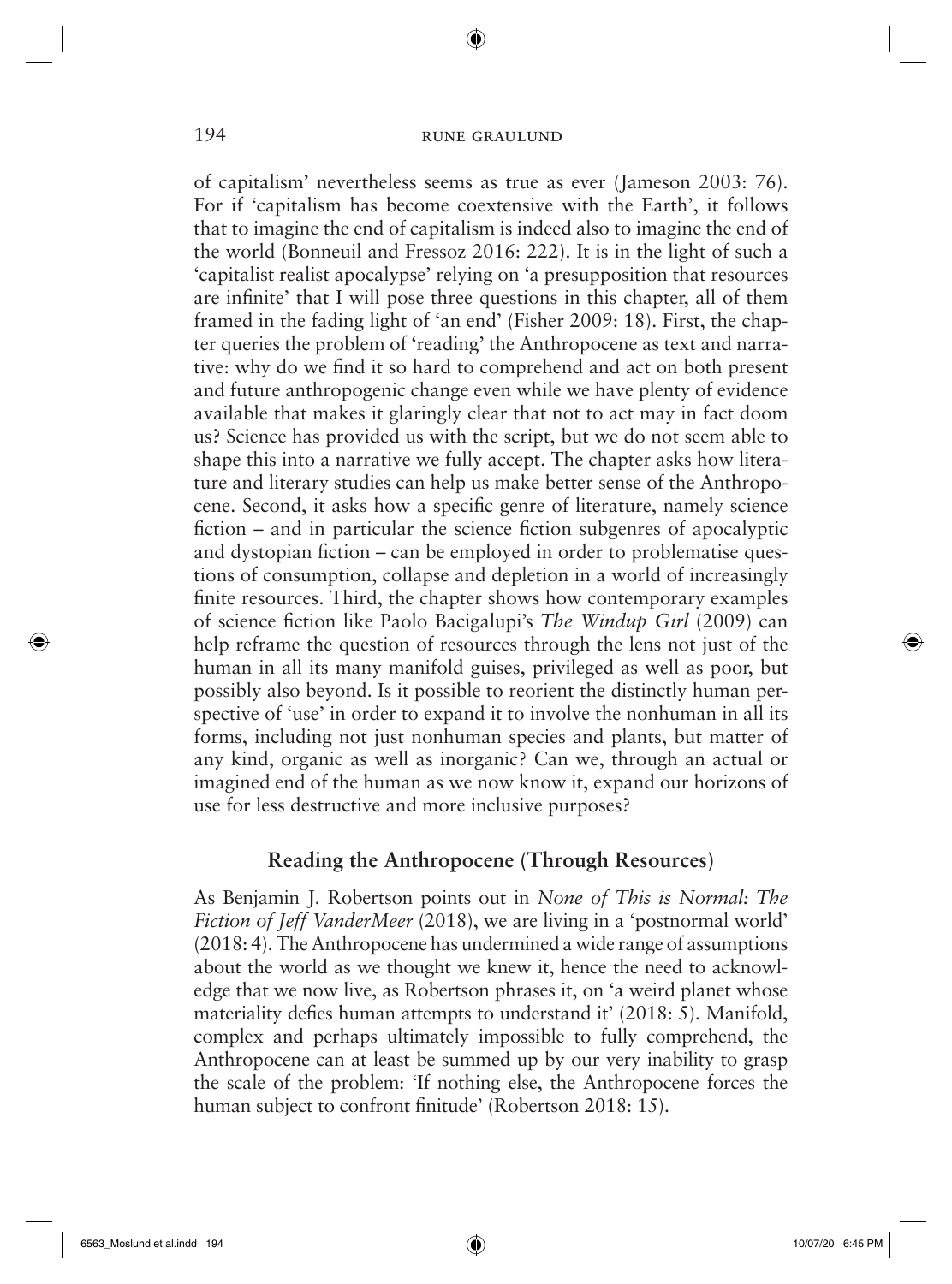#### reading resources in the end times 195

◈

Taking the question of finitude and the human as an entry to discuss the material and the Anthropocene, a range of pertinent questions present themselves. First of all, in what manner do the notions of 'use' and 'resources' influence our view of matter and materiality once a given mode of engagement with matter ends and a new one begins? For instance, to what extent is our perspective on matter dependent on the invention of new technologies or on novel habits of production and capitalist consumption? Following from this, what do notions of use and resource tell us about 'us' once we move away from Anthropocentric/ capitalist views of 'our' needs and desires and on to the point of view of other species and other (forms of) being(s)? What is and is not useful, valuable and desirable must change drastically if we could somehow view the world from the point of view of an ant or a whale. Even more so, if we are to 'think like a mountain', as ecologist Aldo Leopold once provocatively put it, the very concept of relating to the world through 'use' surely becomes moot (Leopold 1968: 129–33). While we can never hope 'to literally feel, or entirely understand, "what it is like" to be a bat or a dog', reading through 'resources' envisioned from the perspective of the nonhuman may at least take us part of the way (Shaviro 2015: 25). Similarly, reconsidering the notion of 'resources' in lieu of its anthropocentric origin allows us to probe the fault lines not only of a former worldview in which 'the environment' was seen simply as 'the place where humans went to extract resources', but also of the very (human) act of perceiving, evaluating and engaging with matter and environment through questions of use and value (Bonneuil and Fressoz 2016: 20). If the act of '[t]reating land as a commodity implicitly says that human beings stand outside of nature', we might usefully ask how imaginaries of other kinds of uses (by nonhuman beings) might change the human perspective as well (Emmett and Nye 2017: 23).

More specifically, but following directly from the above, this chapter examines what role literature in general and speculative fiction in particular can play in a debate on dwindling resources in an ever more populous yet also impoverished world. As a range of critics have recently pointed out, literature seems for a long time to have been at an impasse as to how to deal with anthropogenic change like global warming, shifting weather patterns, peak oil, depleting aquifers, microplastics and so on. Adam Trexler's *Anthropocene Fictions: The Novel in a Time of Climate Change* (2015), Timothy Clark's *Ecocriticism on the Edge: The Anthropocene as a Threshold Concept* (2015) and Amitav Ghosh's *The Great Derangement: Climate Change and the Unthinkable* (2016), for instance, all suggest that contemporary

 $\Leftrightarrow$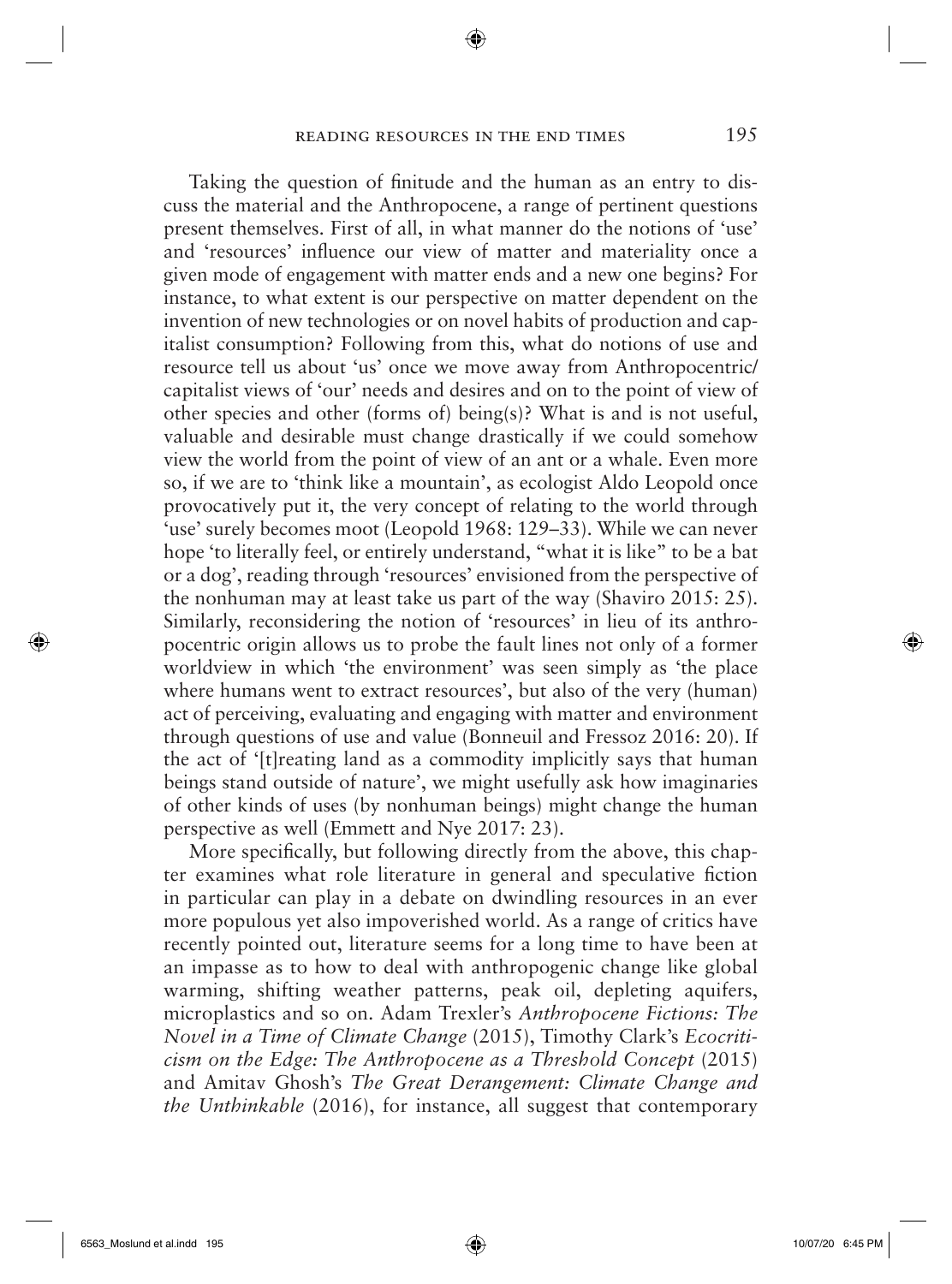◈

literature has been slow to react to the massive yet paradoxically also imperceptible global changes instigated by the Anthropocene. 'What tropes are necessary to comprehend climate change or to articulate the possible futures faced by humanity?', Trexler asks, a question reiterated by Clark's claim that 'the Anthropocene names a newly recognized context that entails a chastening recognition of the limits of cultural representation' (Trexler 2015: 5; Clark 2015: 21). As Clark points out, 'most mainstream literary critics, it must be said, are oblivious to the Anthropocene and its challenge', a sentiment that carries over into Ghosh's lament that 'contemporary literature finds it  $\dots$  hard to deal with climate change' and other forms of anthropogenic change, due to 'the peculiar forms of resistance that climate change presents to what is now regarded as serious fiction' (Clark 2015:  $51$ ; Ghosh 2016: 8).

Arguably, such 'resistance' to representation is a universal rather than a specifically literary problem of anthropogenic change (see Rust, Monani and Cubitt 2016). There is currently no single academic discipline, in the sciences or the humanities, that has successfully invoked the gravity of anthropogenic change in a manner that poses an effective challenge to our capitalist consumer perspective on the world and our place in it. The data is there but it is difficult to take it all in, for as Timothy Morton points out in his influential study *Hyperobjects: Philosophy and Ecology after the End of the World* (2013), the problem with 'hyperobjects' like global warming is that there is no specific 'object' one can clearly identify. Accordingly, as Clark states it, 'the most prominent feature of the Anthropocene [is that] there is no simple or unitary object *directly* to confront, or delimit, let alone to "fix" or to "tackle"' (2015: 10). In the case of global warming, then, we are never able to see the 'object' in its totality:

I only see brief patches of this gigantic object as it intersects with my world. The brief patch I call *hurricane* destroys the infrastructure of New Orleans. The brief patch I call *drought* burns the plains of Russia and the Midwestern United States to a crisp. The back of my neck itches with yesterday's sunburn. (Morton 2013: 70–2)

Anthropogenic change like global warming is therefore at one and the same time vast and monumental as well as insidious. Anthropogenic change, wherever we meet it and in whatever form, is always simultaneously too much and too little. It is therefore no wonder that individual academic disciplines – and certainly individual observers – struggle to register, comprehend and represent such change. Consequently, as Roy Scranton remarks in his direly titled *Learning to Die in the Anthropocene: Refl ections on the End of a Civilization* (2015) :

 $\Leftrightarrow$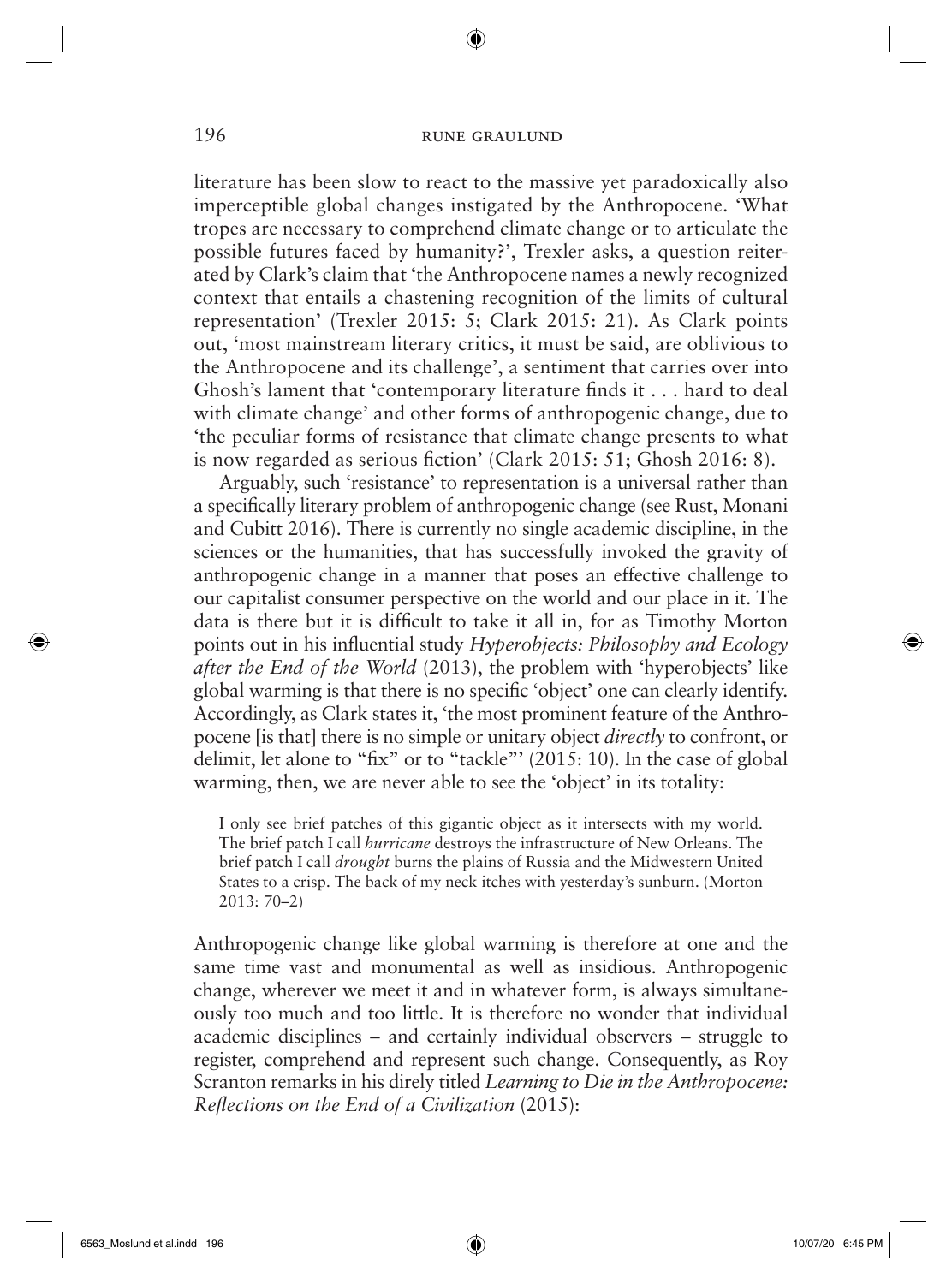In order for us to adapt to this strange new world, we're going to need more than scientific reports and military policy. We're going to need new myths and new stories, a new conceptual understanding of reality, and a new relationship to the deep polyglot traditions of human culture that carbon-based capitalism has vitiated through commodification and assimilation. (2015: 19)

The problem, as Scranton sees it, is that at present we are at a loss as to what exactly such 'myth and new stories' may be, and in what form and what media we are to shape them.

It is at this critical juncture that contemporary literature takes up a curious position of potential future promise and apparent gridlock. Ghosh suggests that 'the currents of global warming [are] too wild to be navigated in the accustomed barques of narration' and that if 'certain literary forms are unable to negotiate these torrents, then they will have failed' (2016: 8). Prevalent literary forms emerged and developed through a worldview of the environment and materialism that simply is not compatible with the world as we (are beginning to) know it today, hence it is ill equipped to deal with anthropogenic change on a massive scale, Ghosh argues. Accordingly, Trexler adds, 'novels composed in the Anthropocene challenge received literary functions, such as character, setting, milieu, class, time, and representation', leading to the sort of conclusion espoused by Clark, namely that the 'Anthropocene names a newly recognized context that entails a chastening recognition of the limits of cultural representation as a force of change' (Trexler 2015: 16; Clark 2015: 21). In this, all three critics seem to suggest, lies the potential for change, in that literature may paradoxically also find itself in the position of offering the expansive narrative that other forms of 'cultural representation' have as yet failed to do. They thus all to some extent make a call for 'a mode of critical reading newly sensitized by the demands of the Anthropocene' (Clark 2015: 181), which is to say a mode of reading that can perhaps begin to 'encourage more intelligent and sustainable engagements with vibrant matter and lively things' that diverges from 'our earth-destroying fantasies of conquest and consumption' (Bennett 2010: viii–ix).

The question, of course, is *how* to carry out such readings in practice. 'The Anthropocene is not an easy story to tell', Tobias Menely and Jesse Oak Taylor acknowledge in their introduction to *Anthropocene Reading: Literary History in Geologic Times* (2017: 4). Yet for that very reason this is potentially a highly exciting time for the field (if not necessarily for the planet) in that the 'Anthropocene provides an opportunity for literary studies to test and transform its methods by examining how the symbolic domain might, or might not, index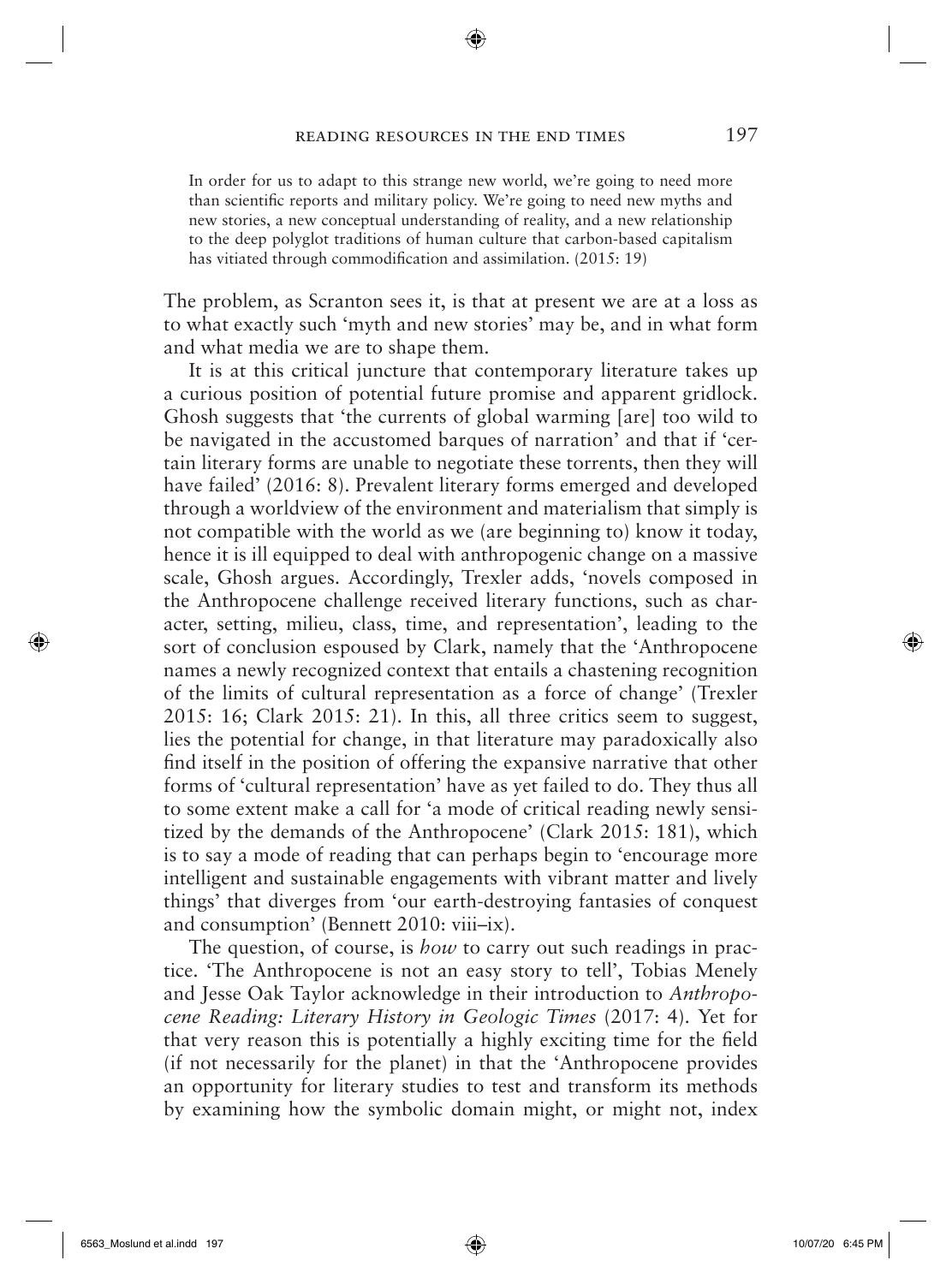◈

a historicity that exceeds the human social relation and encompasses planetary flows of energy and matter' (Menely and Taylor 2017: 5). To some extent, and as one genre in particular has proven particularly rich in examples of this – namely science fiction – such change has in fact been under way for some time, thus offering a counterpoint to the literary trends that Ghosh, Trexler and Clark are otherwise critiquing. In the following, I will therefore pursue the 'indexing' suggested by Menely and Taylor through the lens of the sort of speculative fiction that Trexler and Ghosh identify as being the earliest genres to pick up on anthropogenic change like global warming. While Ghosh identifies a range of other speculative genres, like fantasy and horror, as having the potential to 'confront the centrality of the improbable' (2016: 23) in which he finds the realist novel to be severely lacking, it is science fiction in particular that has over the past decade or so taken centre stage in discussions on anthropogenic change. Not only has the genre seen the birth of the hugely popular subgenre of climate fiction, 'resolutely contemporary and dedicated to creating new narratives adequate to current conditions' (Irr 2017: n.p.), it has also been forcefully argued that 'the Anthropocene itself can usefully be understood as a Science Fiction trope' (Heise 2016: 18). While acknowledging that other speculative genres can offer useful perspectives on anthropogenic change that the realist novel cannot,<sup>3</sup> I will in the following continue this trend by examining not just how science fiction can be employed to engage with 'the challenge of how to understand the alien, how to convey experience from a non-anthropocentric view', but also how science fiction has problematised 'the shift toward a capitalist economy that increasingly regards the world as resource, and toward a rationalised conception of the universe that turns everything into object for the human subject' (Vint 2010: 14, 26). As a genre preoccupied with the future – like the finitude and scarcity of dystopias, but also the seeming limitlessness of utopias – science fiction is uniquely positioned to reimagine and redirect the question of resources in terms other than human privilege and entitlement. In the following, we shall look more closely at the question of scarcity and depletion as they are imagined in the genres of apocalyptic and dystopian fictions and the question of endings.

# **Spending the Future: Science Fiction, Dystopian Fiction and Apocalyptic Fiction**

Once we begin to view anthropogenic change through the specific lens of *resources*, future tense and the notion of an end become significant:

 $\Leftrightarrow$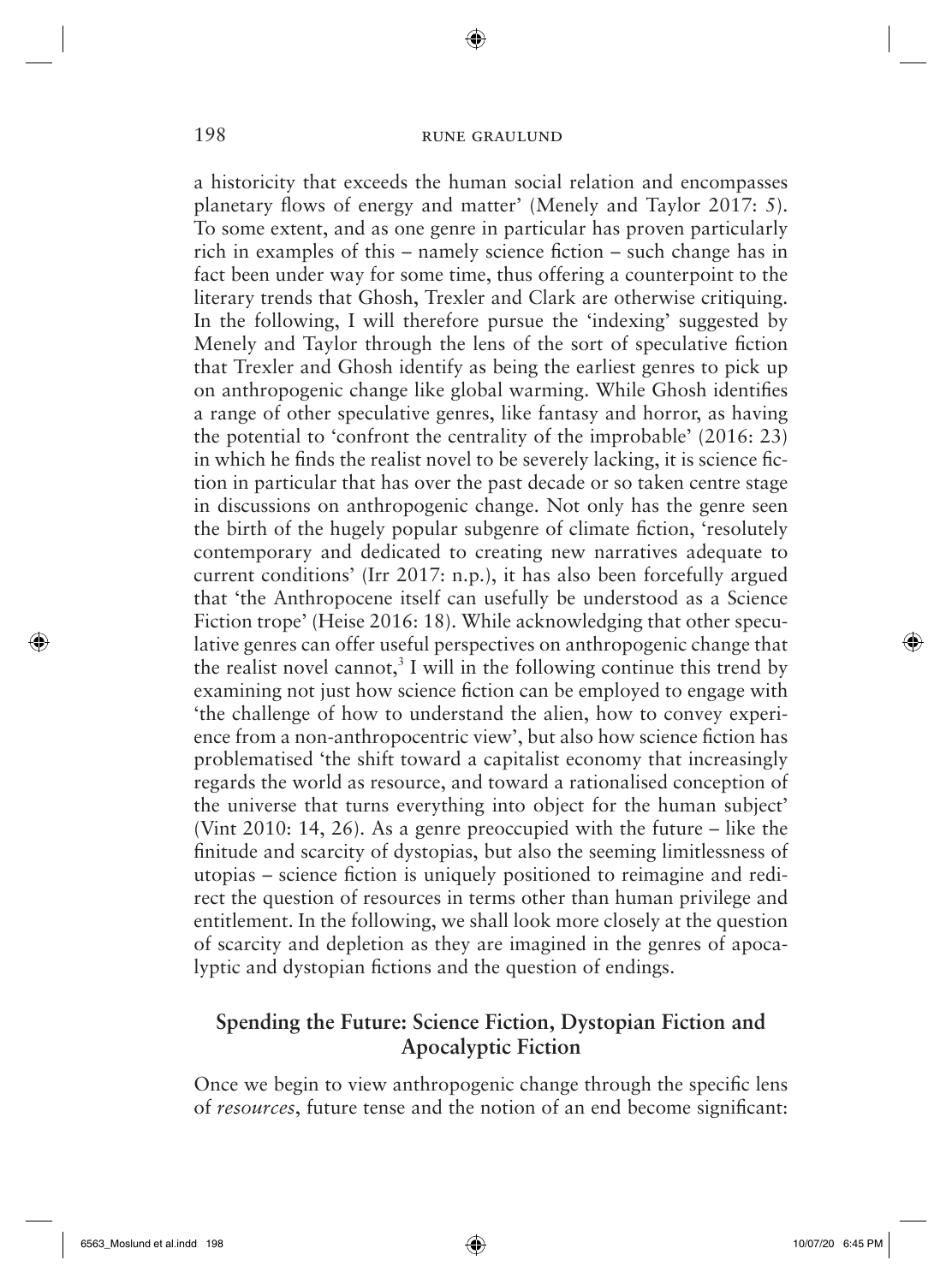as the world is perceived in terms of use, the notion of finitude and future depletion of a given source of matter inevitably appears on the horizon. We see this first of all in the general division of the world into renewable and non-renewable resources. Coal is at present a far more abundantly available resource than oil, promising a couple of hundred years more use at given rates of consumption. Solar power, on the other hand, is considered renewable and virtually infinite. In fact, however, no resource can ever be considered truly renewable. In comparison to the time estimate on the remaining oil in the world (say fifty more years) and coal (say two hundred more years), the amount of solar energy available for consumption is of a different order of magnitude (at least a couple of billion years) but not infinite. At some point, the sun will fizzle out, too, and humanity – if it still exists – will have to locate some alternative source of energy. Once we think of the world in terms of resources, then, we inescapably also begin to think about scarcity and, ultimately, of an end.

This is vividly illustrated in the most hotly debated of such contemporary discussions, namely that of peak oil. Through the advent of a range of novel technologies, oil was itself the instigator of 'an end', namely of the age of coal as steam-driven trains and ships were replaced with cars and planes. With the imminent or perhaps already happening event of so-called peak oil, we are witnessing yet another shift of energy regimes. Importantly, this is a shift that may be far more disruptive than that of coal to oil. Indeed, as Stephanie LeMenager asks in *Living Oil: Petroleum Culture in the American Century* (2014): 'Can the category of the human persist, practically speaking, without such forms indebted to fossil fuels?' (LeMenager 2014: 6). With so much invested in oil as a way of life, to the extent that we are seemingly willing to toss all other concerns aside as long as the oil keeps flowing, we are at present witnessing 'an unprecedented devotion, even love' (LeMenager 2014: 4) for oil as we go ever deeper, ever more extreme (fracking) and ever further (the Arctic, the deep sea). How will we react when this former love of ours passes on? Will we grudgingly accept the potential limitations forced upon our daily lives by the disappearance of the material that gave us plastics, cars and jet flight? Or will the world as we know it descend into war-torn chaos and existential crisis? Judging by the titles of books on peak oil that include the word 'crisis', 'collapse' or 'apocalypse' in their titles (see for instance, Winter 2006; Ruppert 2010; Schneider-Mayerson 2015), there seems to be a widespread belief that the collapse of the age of oil may cast us all back in the dark ages, literally

 $\Leftrightarrow$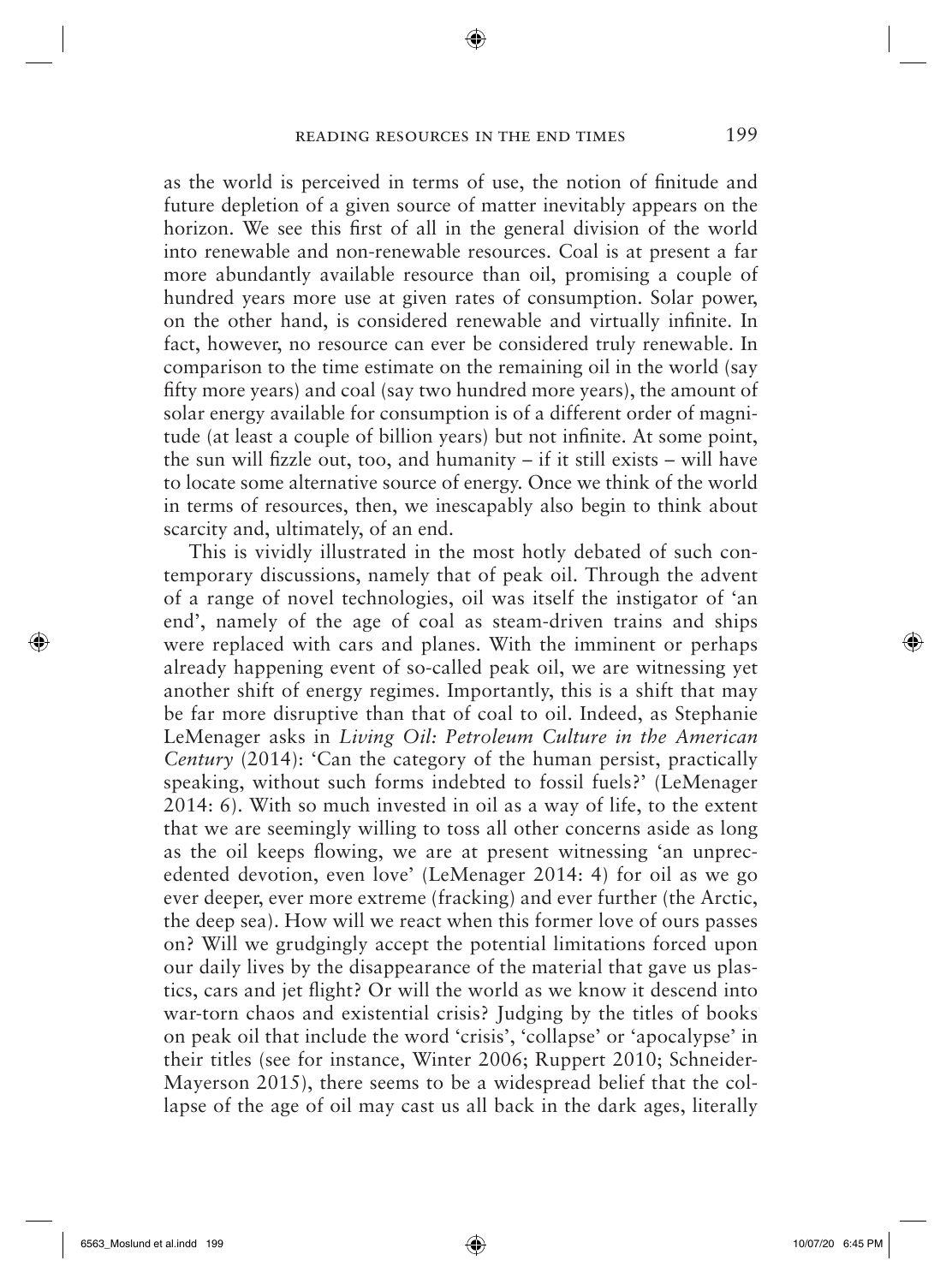◈

and figuratively speaking. As we at present have no clear idea of what is to replace oil as our main source of portable energy, the ever-closer future of a world bereft of oil has generated a vast amount of speculation about the physical as well as the sociological, psychological and ethical ramifications of an oil-starved world.

While oil is currently the most visible and urgently debated of soonto-be-depleted resources, other forms of matter are also becoming scarce. Indeed, as journalist Richard Heinberg has phrased it, we are heading towards not only peak oil but 'peak everything' (Heinberg 2007), whether it is that of fish (Costa and Chilese 2014), mushrooms (Tsing 2015), or even something as basic as the water we drink (Shiva 2016) or the air we breathe.<sup>4</sup> In addition to the most dominant discipline of petrocultural studies, recent years have seen the emergence of a range of other resource-related critical fields such as critical animal studies, critical plant studies and blue humanities. While such critical fields have much to offer in terms of disentangling what LeMenager terms 'the regional frame'  $(2014: 13)$  as of the specifics of a given kind of matter, much is to be gained from reading widely as well as specifically. Petrocultural studies has in recent years shed as much needed light on both the local and global problems of the oil industry, for instance, as on the capitalist system as a whole through regional-specific iterations of oil extraction (Barrett and Worden 2014; Wilson, Carlson and Szeman 2017), yet the broader lens made available by energy humanities (Szeman and Boyer 2017; Smil 2017) offers perspectives on human extraction and consumption of energy that petrocultural studies alone cannot hope to provide. A broader 'reading for resources' can thus perhaps provide perspectives that, in tandem with readings of specific types of resources (from oil over wood and coal and on to bees and fish), may help shed light on larger, structural problems pertaining to an Anthropocene world that go beyond the implications of any one given resource, particularly so when considered in the light of depletion and endings.

And so we return to the question of endings considered through futurity. Considered broadly, it is significant that polemical non-fiction texts on diminishing resources of the present, oil and otherwise, share many traits with science fiction, and particularly so that of post-apocalyptic fiction. As political scientist Claire P. Curtis remarks in *Postapocalyptic Fiction and the Social Contract* (2012), the speculative post-apocalyptic tale can therefore be a useful means to rethink the present:

There is a kind of fictional realism to the postapocalyptic account because it takes us from where we are now to a place we can easily imagine being. It then uses that space to think about *how* it is we really want to live. (2012: 6)

 $\Leftrightarrow$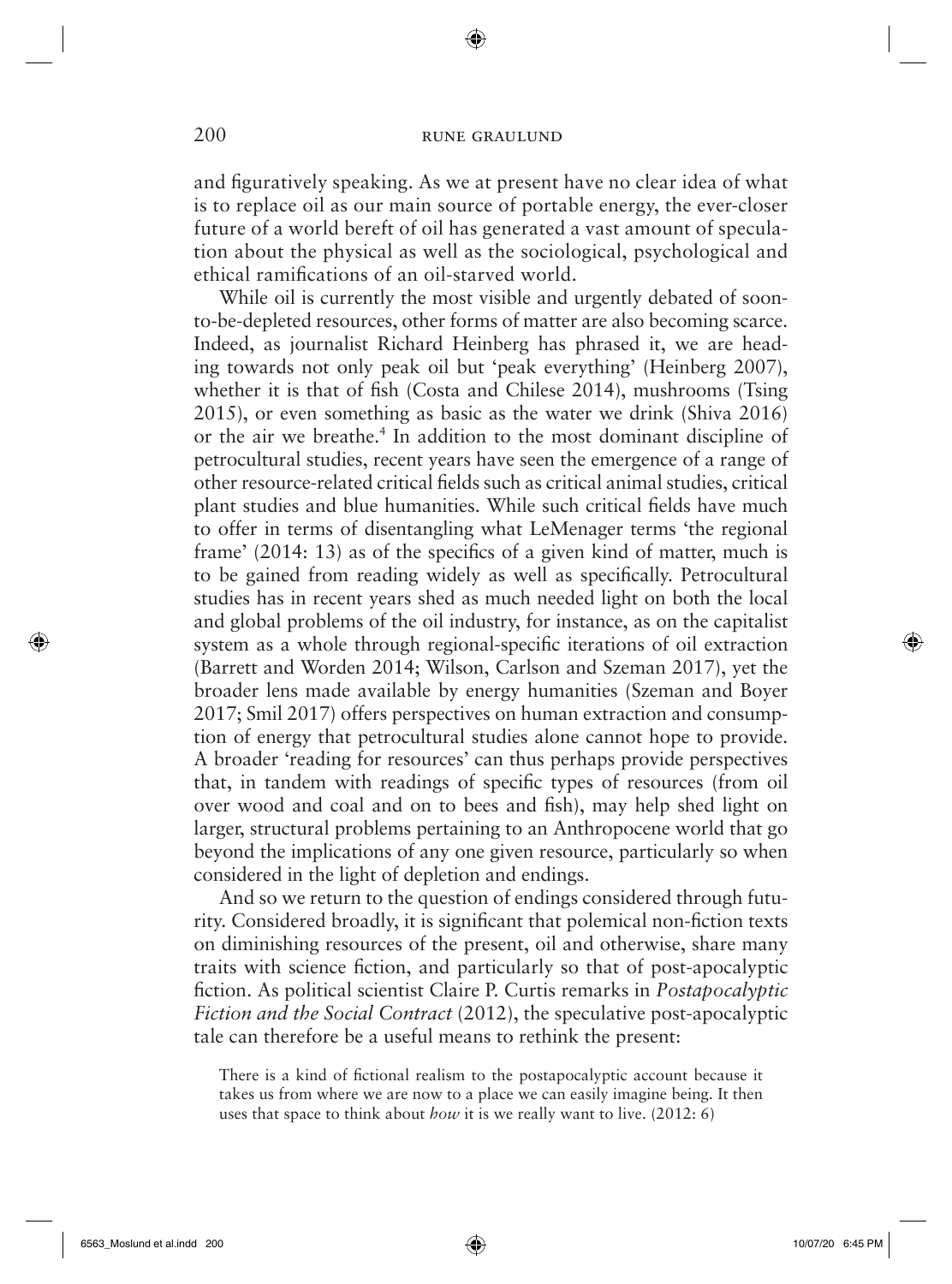In effect, post-apocalyptic narrative literally and figuratively questions *what matter matters*. Whether it is in novels, in films, computer games or television, the governing question of survival in such tales intimately ties in the acquisition of brute matter (e.g. food, water, oil) with ethical imperatives of the limits to which one would go simply to keep on living. This is illustrated, for instance, by Cormac McCarthy's novel *The Road*  (2006), one of a handful of post-apocalyptic texts analysed in depth by Curtis. In the book, a father and a son travel across a post-apocalyptic America in constant search of food and shelter. In their desperate search for salvage in a world increasingly bereft of resources or renewal of any kind, the reader is again and again made painfully aware of just how much supposedly essential human characteristics like kindness and empathy are directly dependent upon surplus caloric energy rather than any inherent traits of the human mind and/or soul. Indeed, the central premise of the book is not so much the futuristic rendering of a world gone wrong as much as the question of ethics and its dependence upon material surplus. As the book unfolds, and the father is forced to take increasingly violent measures to gather and protect their resources, we witness a constant tug of war between the father, whose sole purpose in life is to ensure the survival of his son ('My job is to take care of you'; McCarthy 2007: 65), and the young boy who insists that mere physical survival is not sufficient to live a full human life.

Reimagining the present in the light of a post-apocalyptic future, the genre thus typically asks of us, the readers in the present, what we would value most (in a speculative future) once scarcity sets in. If faced with the dilemma of running short on matter X, Y or Z, what would we choose over the other? Even more poignantly, if we wanted matter X, but had to take it from someone else, by violence or other means, would we be willing and able to do without, or would we forcibly take it from those who are weaker than us? 'Postapocalyptic stories have always had a lot to say about where we're headed if we don't right our wrongs. They warn us about our reliance on fossil fuels, our abuse of the environment, and where those will lead us', science fiction writer Kameron Hurley tells us (2016: 85). In this, they function as a potential corrective to our current relation to, and use of, resources that we may deplete in the future. Yet they also force us to reconsider just how much matter matters in the present, even for seemingly immaterial and ephemeral matters such as 'ethics', 'civilisation' and 'culture'. The post-apocalyptic genre is thus split – but also converges – along an axis of material want, ethical concern and cultural meaning. To quote the *Guardian's* George **Monbiot, pos-tapocalyptic** fiction like *The Road* 

 $\Leftrightarrow$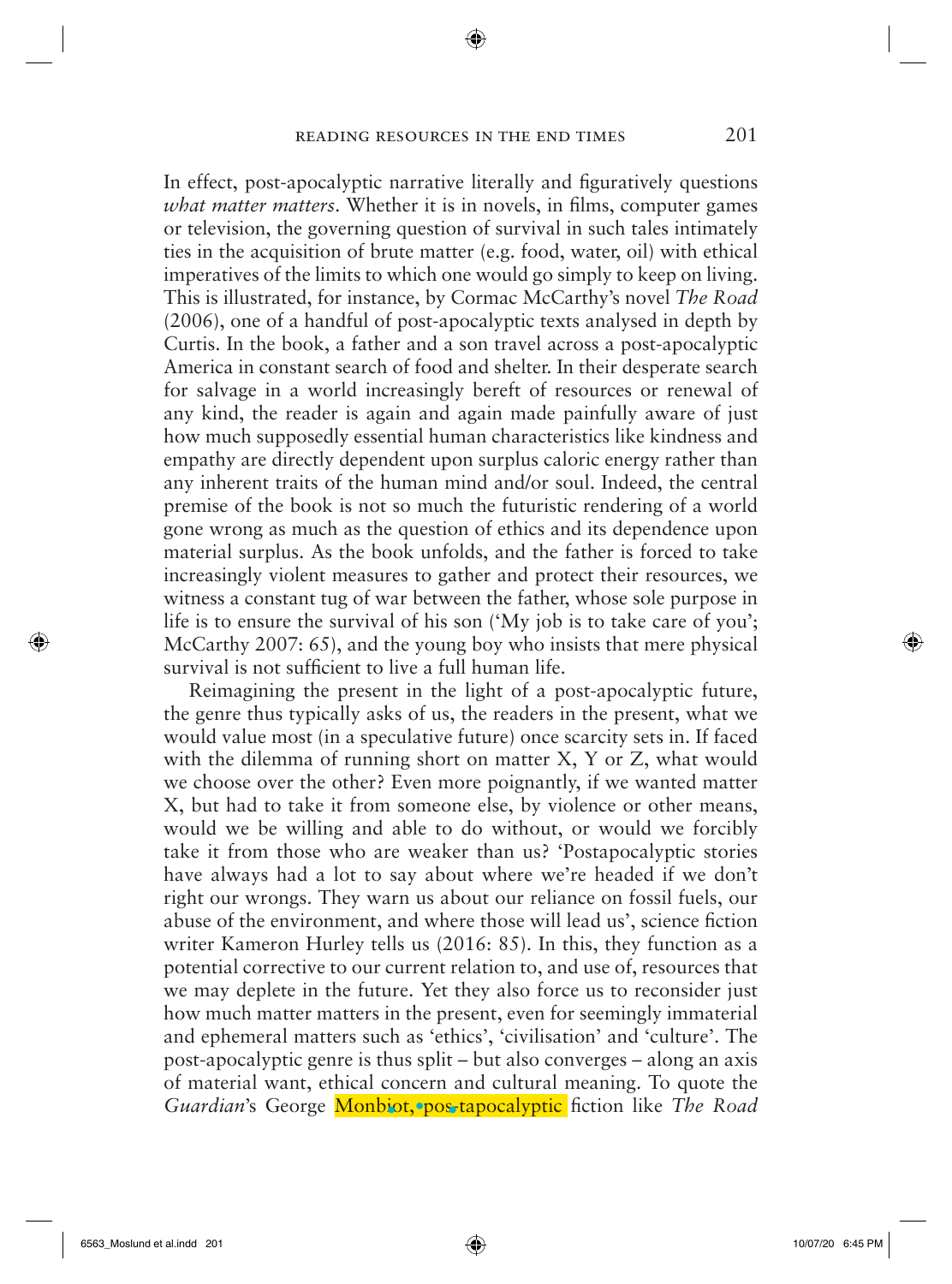◈

reminds us that: 'our dependence on biological production remains absolute. Civilisation is just a russeting on the skin of the biosphere, never immune from being rubbed against the sleeve of environmental change' (Monbiot 2007: n.p.). After centuries of trying to escape the weight of the world through rational thought and a Cartesian dualism of (human) mind over matter, such speculative fictions can help pose

a challenge to some of the most basic assumptions that have underpinned the modern world, including its normative sense of the human and its beliefs about human agency, but also regarding its practices such as the ways we labor on, exploit, and interact with nature. (Coole and Frost 2010: 4)

Questioning human privilege and the supposed right of humankind to exploit the Earth for its own benefit, reading such texts through resources can help us redirect and undermine such assumptions even as it employs the very human notion of 'use' in the first place.

Going back to the perspective of science fiction in general rather than the genre specifics particular to post-apocalyptic fiction, Ghosh identifies what he sees as two problematic aspects of the genre, namely those of futurity and alterity. To Ghosh, the otherworldliness and the future tense of science fiction disqualifies the genre as an effective tool for writing about a present in which the new normal is abnormal in that it is 'uncanny', 'improbable' and 'grotesque'. It is also, Ghosh argues, somehow all too familiar in such moments of alterity that 'we recognize something that we had turned away from: that is to say, the presence and proximity of nonhuman interlocuters' (2016: 30). For if any genre is concerned with alterity and the nonhuman, surely it is science fiction: 'SF is in some central sense about the encounter with difference', hence it 'is a form of cultural discourse . . . that involves a world-view differentiated in one way or another from the actual world in which its readers live' (Roberts 2003: 28; 2007: 2). Yet that is of course also precisely what Ghosh finds so problematic with the genre, namely the insistence of a worldview differentiated from 'the actual world'.

The question, though, is whether the Anthropocene can perhaps best be described as 'a world-view differentiated'. Hauntingly familiar yet otherworldly strange, perhaps the Anthropocene can 'actually' be most fully represented through a temporality and an ontology that is fluid and unbound by the restrictions of 'serious fiction'. First of all, the Anthropocene examined through the lens of resources is inextricably intermeshed with the notion of futurity and of the central ontological split of a cycle/ status quo of sustainability and renewability versus that of endings, depletion and finitude. The potential of science fiction to present to us a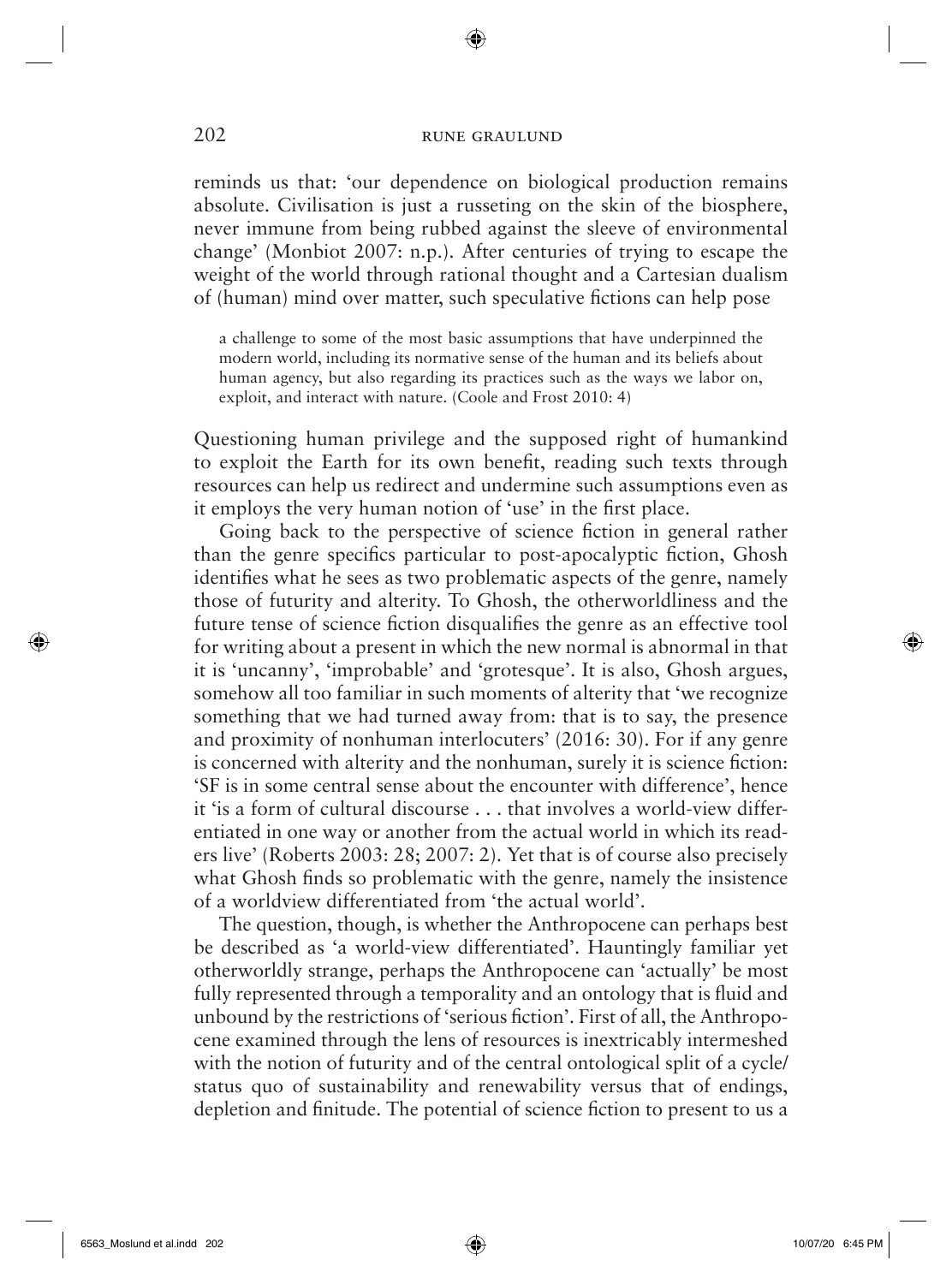'world-view differentiated' of the catastrophic consequences of our use and consumption of matter, as of the manner in which our constantly increasing needs have irrevocably changed the environment, is perhaps therefore a case of reality being stranger than fiction; which is another way of saying that maybe Ghosh got his argument upside down. Rather than make the genre fit reality, perhaps reality finally fits the genre. With 'the actual world' turning out to be both familiar and strange, serious 'realist' fiction may not be all that realistic anymore, at least not as long as it refuses to reimagine the present through different temporalities and otherworldly worlds. Much of the environmental damage we are currently witnessing is, after all, not the result of our actions now, yesterday or even a year or a decade ago. Indeed, it is to some extent not 'ours' at all, in that cause and effect often involves a time lag of decades if not centuries, and that individual action in the present can be hard to link to the net result of the combined action of billions of people acting now and in the past.

In order to fully represent the effects of peak oil, for instance, both its end date and the damaging effects of a century's worth of emissions, one needs to look at the present through decades if not centuries of resource extraction and consumption, by others long dead as well as people yet to be born. The actions of people living in the past as well as in the future, collectively and individually, should ideally be incorporated with the specific subjective position of our (own) present. In such an endeavour, science fiction offers us advantages of scale and temporality as well as of nonhuman matter(s) that 'serious fiction', stubbornly sticking to the present (or at most a distinctly human past) and to a privileged human perspective, does not. Through science fiction, a genre that has 'from its very beginnings . . . given us stories about how technoscience is making us strange to ourselves', hence also the means 'to think through the genuine encounter with difference', we can perhaps more fully grapple with the fact 'that the human has always coevolved, coexisted, or collaborated with the nonhuman – and that the human is characterized precisely by this indistinction from the nonhuman' (Hollinger 2011: 270; Easterbrook 2011: 384; Grusin 2015: ix–x).

# **Winding Up and Gearing Down: Spending and Expenditure in** *The Windup Girl*

Hailed as a successor to influential cyberpunk writer William Gibson (1948–), the author of the seminal *Neuromancer* (1984) and the coiner of the word 'cyberspace', American science fiction writer Paolo Bacigalupi's

 $\Leftrightarrow$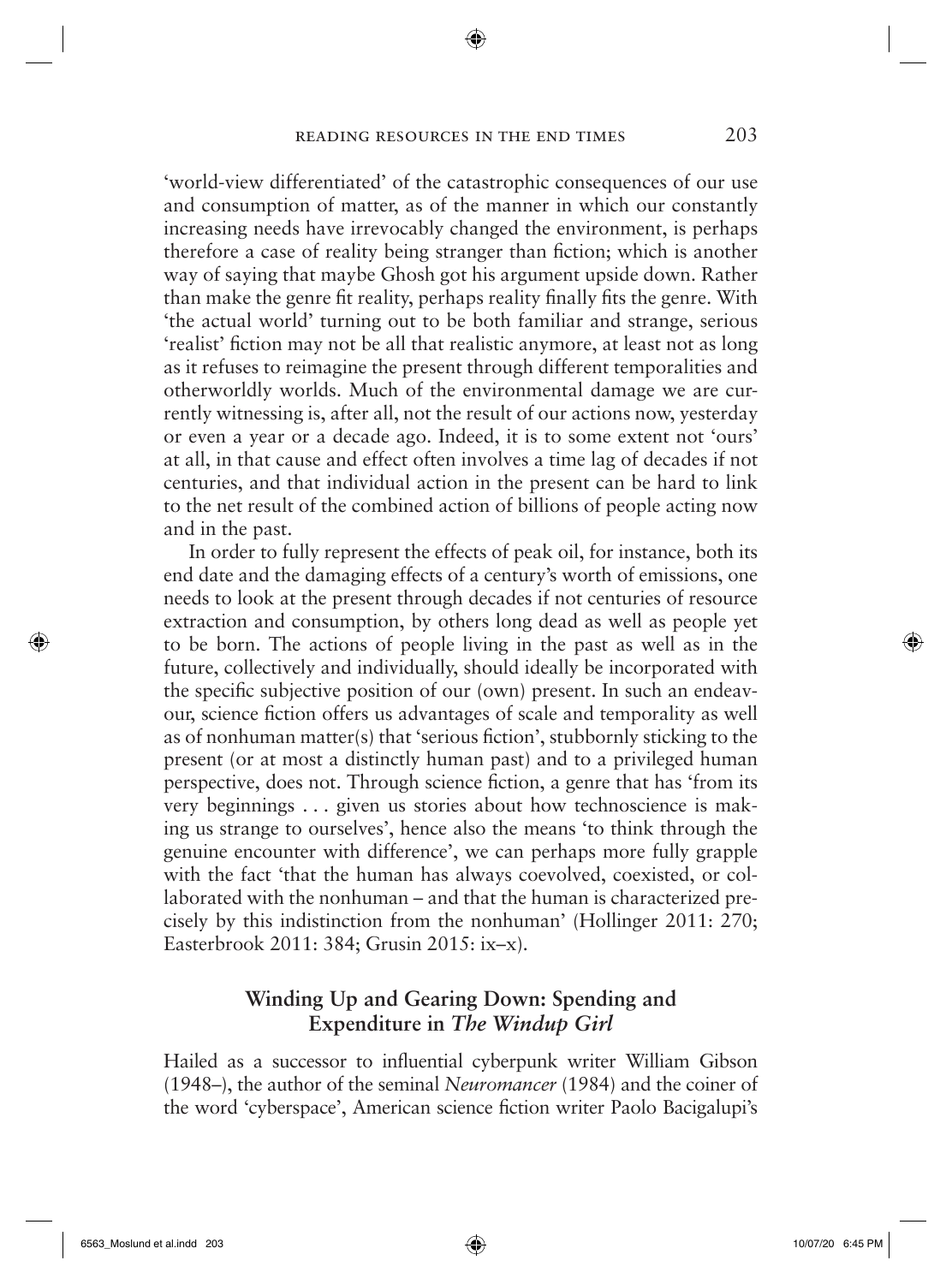◈

authorship revolves around concerns shared with Gibson: namely capitalism, corporate power and the growth of urban megacities. In contrast to Gibson, however, whose focus is on the near future and (mostly) on technology that could conceivably be constructed within a couple of decades, Bacigalupi's fictive worlds are more speculative both in setting and technology. This is particularly the case in his debut *The Windup Girl* (2009), but also in the young adult novels *Ship Breaker* (2010) and *The Drowned Cities* (2012), in which we are treated to a mix of cyberpunk derivative genres like springpunk (also known as clockpunk), biopunk and agripunk in a fusion of retro-futurism and futurism proper.5 With *The Water Knife*  (2015), however, which takes place in a drought-ridden near-future version of the American Southwest, Bacigalupi has been moving into territory more akin to Gibson's, which is to say technologies and settings that could conceivably happen within a couple of decades. Common to all his fiction, however, regardless of the degree of their speculative qualities, is a focus on a world radically altered and impoverished by climate change, by diminishing resources, whether it is water (*The Water Knife*), oil (*Ship Breaker* and *The Drowned Cities*) or 'natural' biology like seeds, fruits and animals unmodified by human hand (*The Windup Girl*). As dystopian fiction dealing with a society characterised by scarcity and partial rather than complete system collapse, 'the world of the Windup stories focuses . . . on energy sources and their depletion, a topic, Bacigalupi argues, that garners too little interest from sf' (Schmeink 2016: 79), hence it is as good a place as any to begin to locate Žižek's 'apocalyptic zero-point' of the global capitalist system, or Fisher's 'capitalist realist apocalypse' discussed at the beginning of this chapter.

Set in a future in which global warming has flooded many of the world's former metropolises, and published at the end of the first decade of the twenty-first century, *The Windup Girl* has grown to become a modern biopunk classic of a world in which 'hypercapitalism has brought about a commodification of any and all life on earth' (Schmeink 2016: 75). With the disappearance of New York, Rangoon, Mumbai and New Orleans between the waves, 'the time when petroleum was cheap and men and women crossed the globe in hours instead of weeks' are long gone, too (Schmeink 2016: 24). Some former urban megacities, like Bangkok in which the book is set, still stand; but only precariously, just barely managing to keep the waters at bay. This is a world in which fossil fuels have either been depleted or banned and replaced with various forms of biological or 'windup' technologies that are supposed to be less harmful to the atmosphere. Rather than coal and oil, we find 'genehacked animals' like the elephantine 'megodonts'

 $\Leftrightarrow$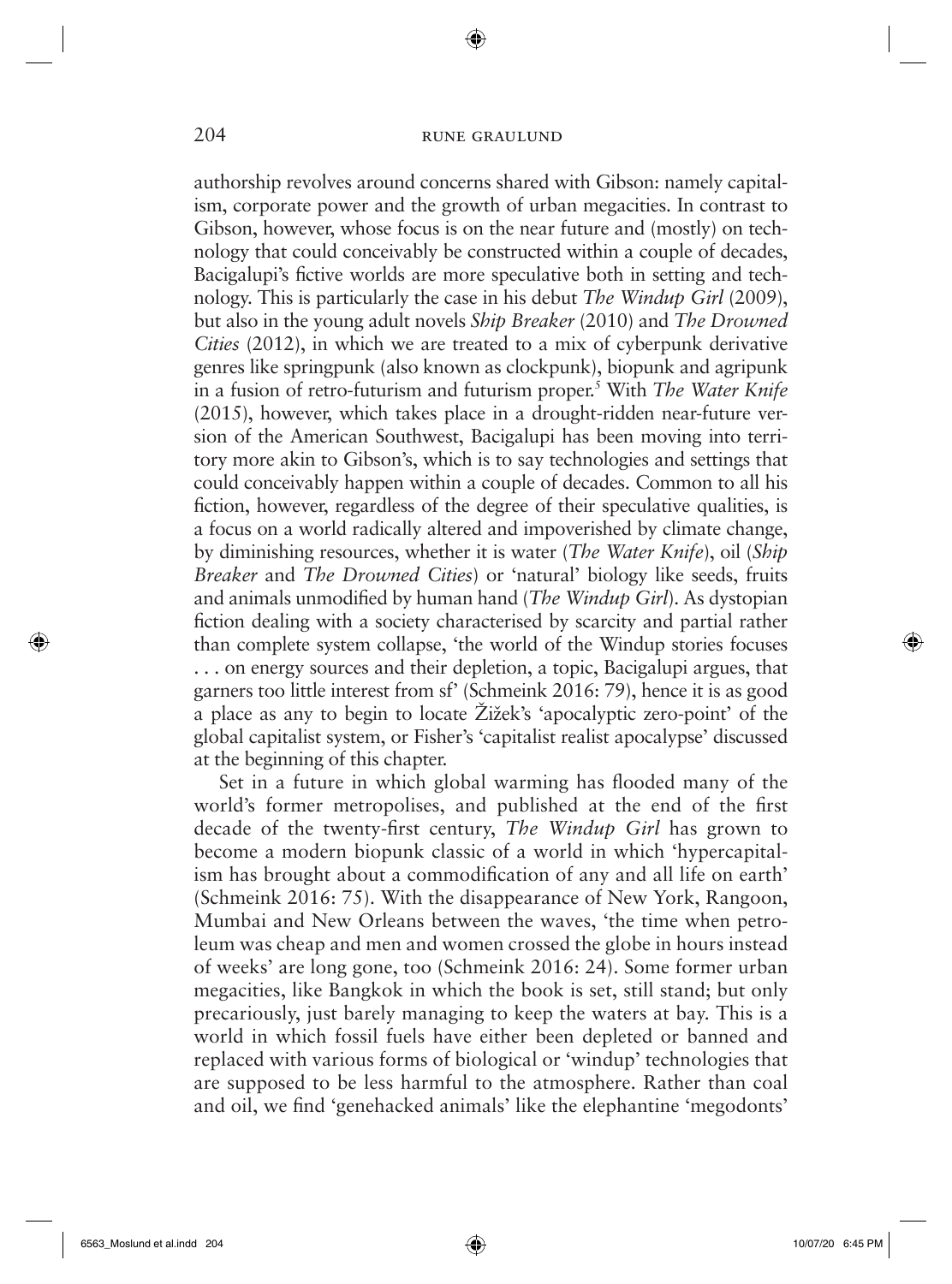that provide 'energy for conveyor lines and venting fans and manufacturing machinery' (Bacigalupi 2009: 13). Repurposed waste is burnt off in 'methane composters' so that 'kink springs' can be charged with kinetic energy and released at a later date, while gene-manipulated food is engineered to contain the highest amount of calories, thus most effectively fuelling the teeming masses of human labour that have once again become a mainstay of the global economy (2010: 32, 302). Finally, we have the titular 'windups', bio-engineered posthumans (tellingly referred to as 'New People') designed to deliver the most efficient work per calorie ratio invested in them through superior strength, enhanced immune systems and extra limbs.

This is thus, to some extent, a world 'dominated by energy production after the depletion of fossil fuels, returned to a state as it was before the Anthropocene' (Schmeink 2016: 79), but with a distinct sense of irreversibility due to depletion of any and all conceivable resources, as of a slate of technologies that are both futuristic (advanced gene technologies and the invention of androids) and nostalgic (the almost Victorian obsession with springs and mechanics). In the world of *The Windup Girl*, as in the earlier short stories 'The Calorie Man' (2005) and 'Yellow Card Man' (2006), set in the Windup universe, we see the end point of Moore's hypothesis as presented in *Capitalism in the Web of Life* that this chapter opened with, namely that we are currently witnessing the clash of 'the finite character of the biosphere and the infinite character of capital's demand'  $(2015: 112)$ . With capitalism based on 'endless accumulation', it is a system dependent on the 'extension of capitalist power to new, uncommodified spaces' (Moore 2015: 63), a practice that could be sustained as long as there was space left to commodify, but presently proving exceedingly difficult to uphold. As argued by Moore elsewhere, 'Capitalism has been able to outrun the rising costs of production by co-producing manifold Cheap Nature strategies, locating, creating, mapping, and quantifying natures external to capitalism but within reach of its power. Today there is nowhere to run' (2016: 114). This is literally so the case in 'The Calorie Man' (2005), in which the eponymous character of the title is unsuccessfully trying to outrun the reach of the multinational calorie companies that rule the world, but it is figuratively so also the case for capitalism itself. While still operative as the single most dominant global system, capitalism as envisioned by Bacigalupi in the Windup world has come to an impasse, struggling to survive in a world it has itself been instrumental in dismantling on every level. Having expanded to the point of cataclysmic collapse through a series of endings (animal extinction, loss of

 $\bigcirc$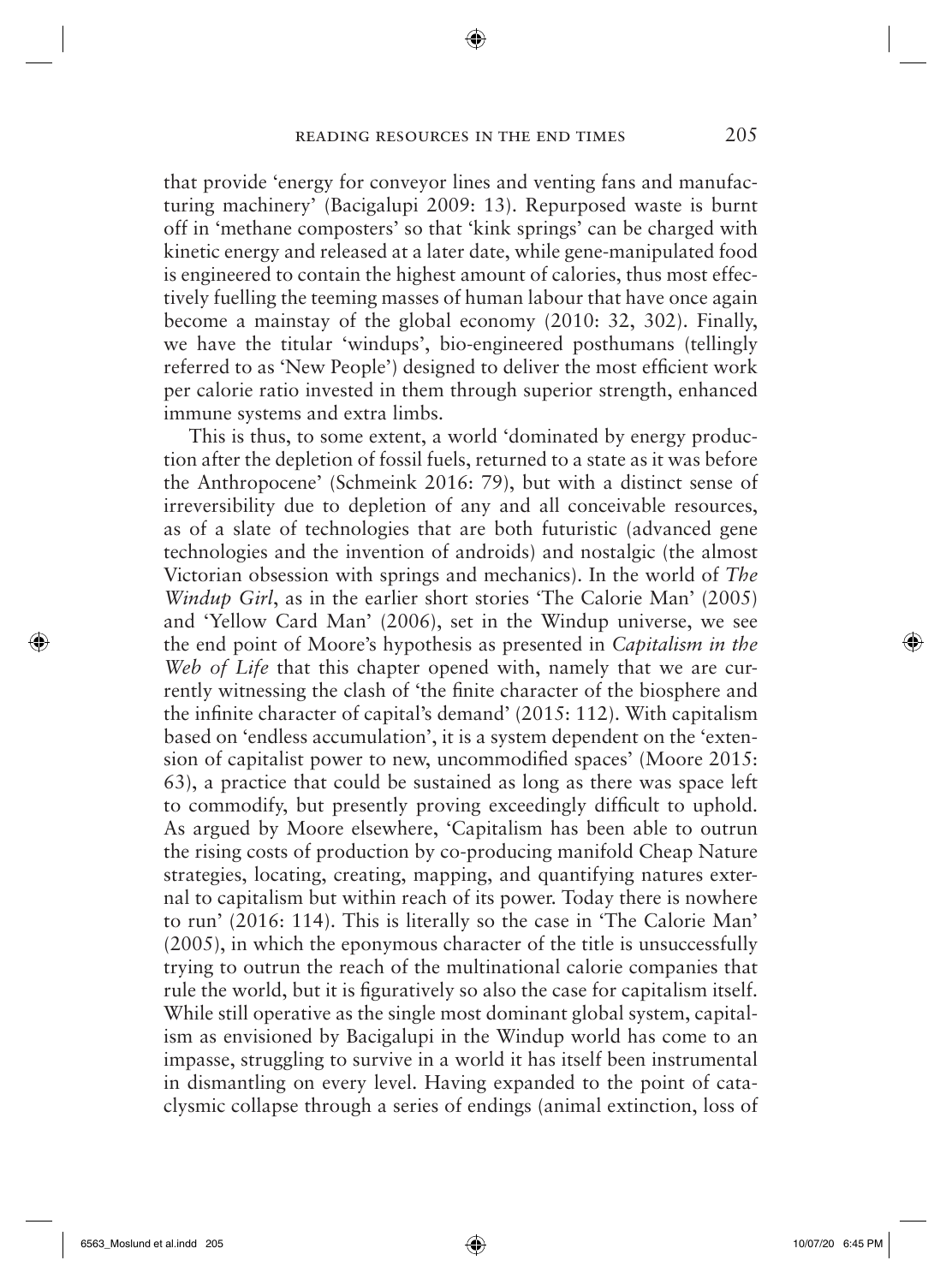◈

plant diversity, the weather system, the depletion/impossibility of fossil fuels), the world has seen the end of what Moore terms Cheap Nature, the era beginning in the long sixteenth century and ending at some point in the not too far future of Bacigalupi's text in what his characters refer to as the end and eventual regression of 'the Expansion'.

As if to confirm Jameson's statement about the end of the world being easier to imagine than the end of capitalism, it seems capitalism itself is, however, unwilling to concede defeat even as its central tenet has been sabotaged by none other than its own operative procedures played out in extremis. As one of Bacigalupi's characters muses when confronted with an employee of a Western calorie company, such representatives of capitalism appear 'too stupid to have possibly taken over the world once, let alone twice. That they succeeded in the Expansion and then – after the energy collapse beat them back to their own shores – that they returned again' seem not only improbably but outright 'supernatural' (Bacigalupi 2009: 40). This is, of course, absolutely to the point in that capitalism has at this point turned supernatural – not only in that it continues to refuse limits and boundaries of the natural even after the world of Cheap Nature has ended, but also that seeing as nature is no more, it now needs to go beyond and over ('super') nature in order to reaffirm itself and its principles in a post-natural world. In its lack of distinction between different forms of resources and a breakdown into calories pure and simple, the Windup world is an impoverished world in which everything seems to have run its course, and certainly Capitalism's reliance on 'a mode of distinction that presumed separation' (Moore 2016: 87) between human and nature, useful and useless, goods and waste.

Late capitalism as we know it in its twenty-first-century variant thus goes on about its business much as usual in the Windup universe. For while globalisation has to some extent been hampered by a lack of mobility due to the depletion of oil, the world continues to be governed by globally expansive corporations with names like 'AgriGen' and 'Pur-Cal', so-called calorie companies whose gene-manipulated agriculture the world depends on for its continued survival and progress. 'The shift from petroleum to "calories" as a leading world trade commodity is shown to consolidate the power of corporations rather than undermine them', and by setting his novel in Bangkok rather than, say, London or Los Angeles, 'Bacigalupi transfers our present day Global South from periphery to center' and thereby 'complicates the idea of the Global North as the primary, if not the exclusive, engine of development for global economics' (Donelly 2014: 161; Hageman 2012: 285). Bacigalupi's

 $\Leftrightarrow$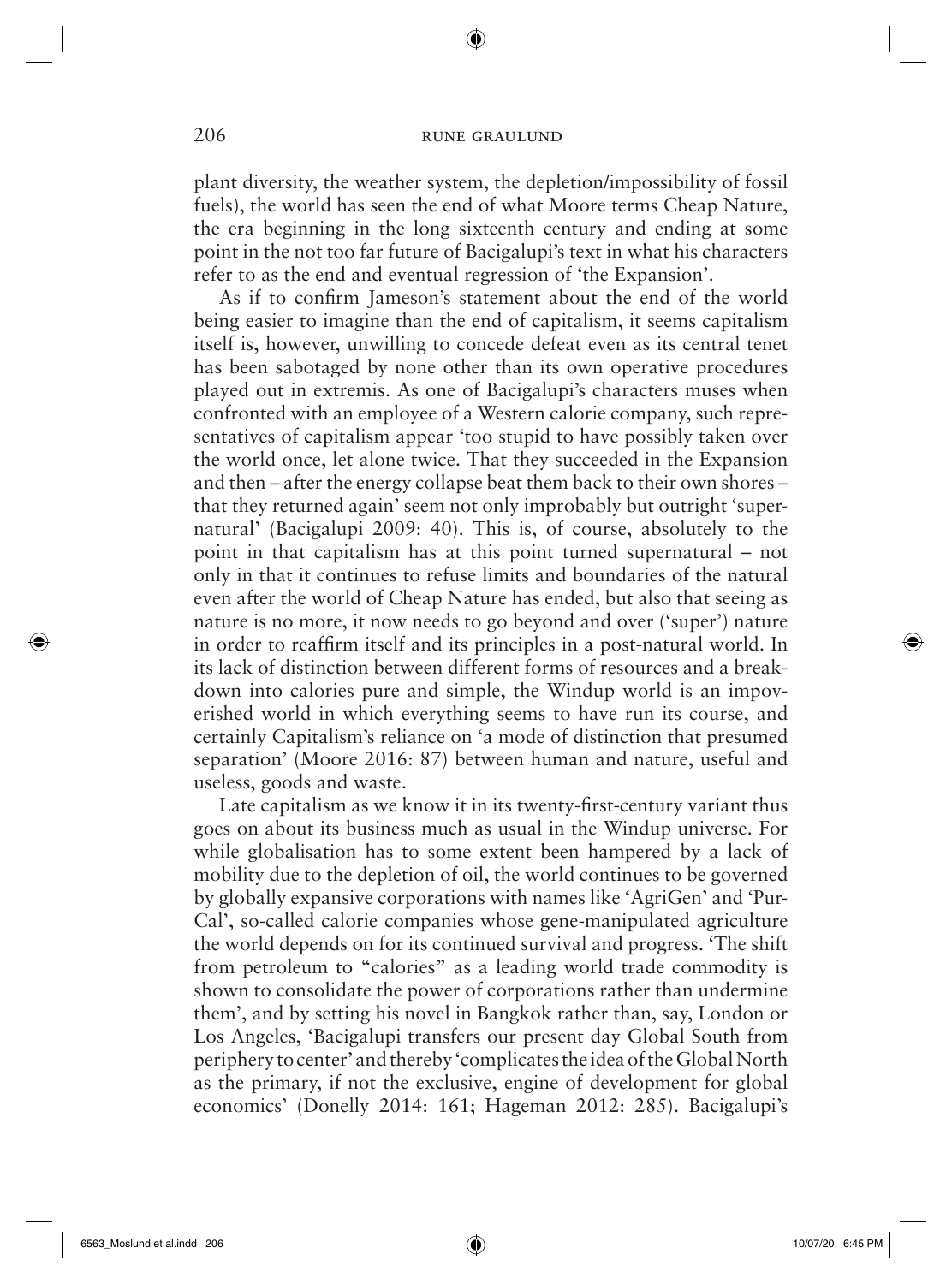critique of capital, however, goes beyond the present's unfair distribution of power in which consumption of the planet's resources is vastly skewed, whether through national and regional inequalities or corporate monopolies. Similarly, the account of the damaging effects of unbridled capitalism's exploitation of Cheap Nature as it is presented in *The Windup Girl* is framed not solely as nostalgic lament but to some extent as liberating. As one of the characters, Gibbons, informs us, we should not regret the passing of nature as we once knew it: 'Don't cling too tightly to what is natural. . . . *We* are nature. Our every tinkering is nature, our every biological striving. We are what we are, and the world is ours' (2009: 344). In this, Gibbons cherishes a fully Anthropocene world, even if such a state of affairs might paradoxically mean the passing of the human too: 'Nature has become something new. It is ours now, truly. And if our creation devours us, how poetic will that be?' (2009: 350). Having served its purpose and time on the evolutionary ladder, it is time for humanity (and our anthropocentric worldview) to recede in order to allow the post- and nonhuman (and their respective worldviews) to flourish.

While there are many such instances of 'poetic justice' threatening the extinction of 'the human' throughout *The Windup Girl*, the eponymous heroine of the book is the most obvious example of the eventual demise of our species, as 'nature' as we once knew it. Reminiscent of the 'replicant' Pris of Ridley Scott's *Blade Runner* (1982) as well as a range of other beautiful yet lethal cinematic robot-women going all the way back to Fritz Lang's Maria of *Metropolis* (1927), Bacigalupi's inclusion of a female posthuman protagonist undoubtedly addresses issues of gender as well as the status of the nonhuman. Forced to work in a sex club and engineered so as to achieve orgasm regardless of her own desires, the windup girl obviously brings issues of gender and sex to the fore, not least when she finally rebels and, in another bout of poetic justice, starts punishing those who formerly abused her. It is as 'the potential instigator of a post-human world', however, that the windup girl provides us with 'the text's most fundamental solution to the problem of capital: the destructions of humans brought on by their own meddling with ecological systems' (Donnelly 2014: 166–7). As the novel nears its conclusion, it is hinted that the end of the human race may be near and that, 'Someday, perhaps, all people will be New People and you will look back on us as we now look back on the poor Neanderthals' (Bacigalupi 2009: 505). In this, the conclusion of the novel seems to be in accord with critical posthumanist thought that 'criticize[s] human-centred (anthropocentric) ways of understanding life and reality' and 'does not see the human

 $\Leftrightarrow$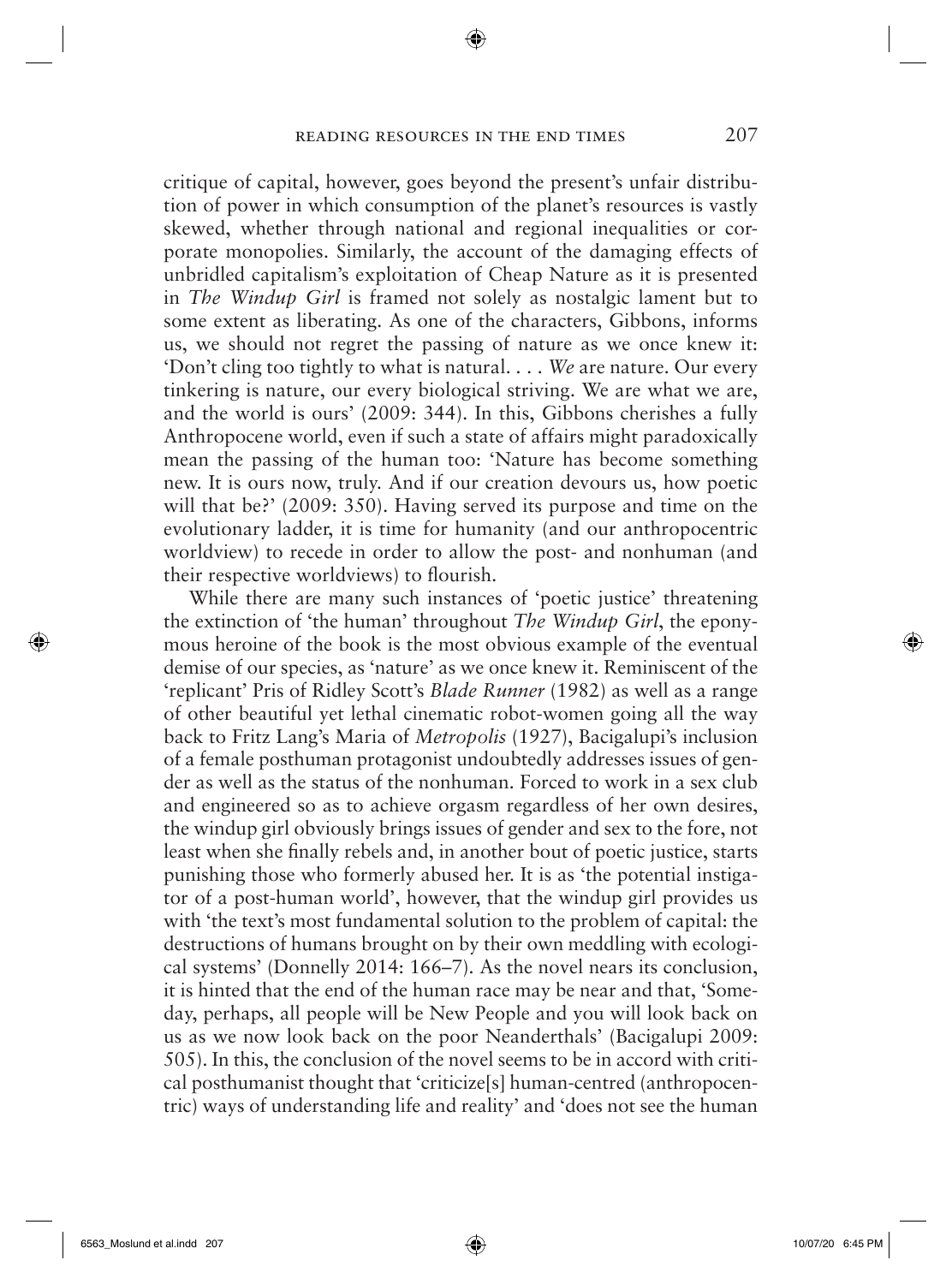◈

as the centre of all things' (Roden 2015: 10; Nayar 2014: 5). For while the conclusion is ambivalent with regard to the eventual outcome, it certainly seems to employ the posthuman as 'a generative tool to help us re-think the basic unit of reference for the human in the bio-genetic age known as "anthropocene",' in that 'it forces us to rethink our taken-forgranted modes of human experience' that we are not otherwise capable of discerning (Braidotti 2013: 5; Wolfe 2010: xxv).

The windup girl is the most obvious and, due to her human form and shape, recognisable of posthuman 'generative tools' presented to us in *The Windup Girl*. Acting as readily decoded cipher for a rich science fiction tradition of cyborgs, robots and replicants, it is, however, not in the familiar body of the rather human posthuman of the windups (the 'New People'), but in distinctly nonhuman forms of being that 'this novel exemplifies the interconnectedness of all beings through disease and death' that leads to the novel's perhaps most salient point, namely that all 'bodies' are dirty (Hageman 2012: 293). For in the *The Windup Girl*, bodies are not only everywhere but *in* everywhere; human bodies, posthuman and nonhuman bodies, organic or non-organic bodies, political or social bodies constantly 'intra-act', as Karen Barad would phrase it (Barad 2007).<sup>6</sup> 'Bodies dominate this text as sites of dirt, mutation and calorie use; they are hence nodes of potential change in exchanges with a grimy environment', in effect addressing 'spatially microscopic phenomena and ecological scales of temporal duration, as well as questions about human agency in relation to these very large and very small processes' (Sullivan 2012: 521; Selisker 2015: 501). In such a world, the human body, and the human body politic, is but one of many actors on a playing field on which the human matters very little. Or rather, it is a world in which that which is distinctly human – set apart from the animal, the bacterial and the material, indeed of the entirety of creation  $-$  is hardly significant or distinct at all.

In presenting a world to his readers in which everything, and everyone, can be reduced to a number (of calories) that can be sold to the highest bidder, *The Windup Girl* may at first seem to imply a world thoroughly governed by (human) capital and an anthropocentric worldview. Yet, in another sense, we are treated to a world that, viewed solely through the perspective of resource extraction and consumption, has been 'used up', only to present us with 'the strange limbo of those left in the wreckage of American modernity' (Hicks 2016: 146). Like the retro-technology of clockwork and springs on which much of the kinetic technology of the novel relies, the planet has virtually ground almost to a halt, at least in the sense that all that which was formerly deemed 'natural' has now been

 $\Leftrightarrow$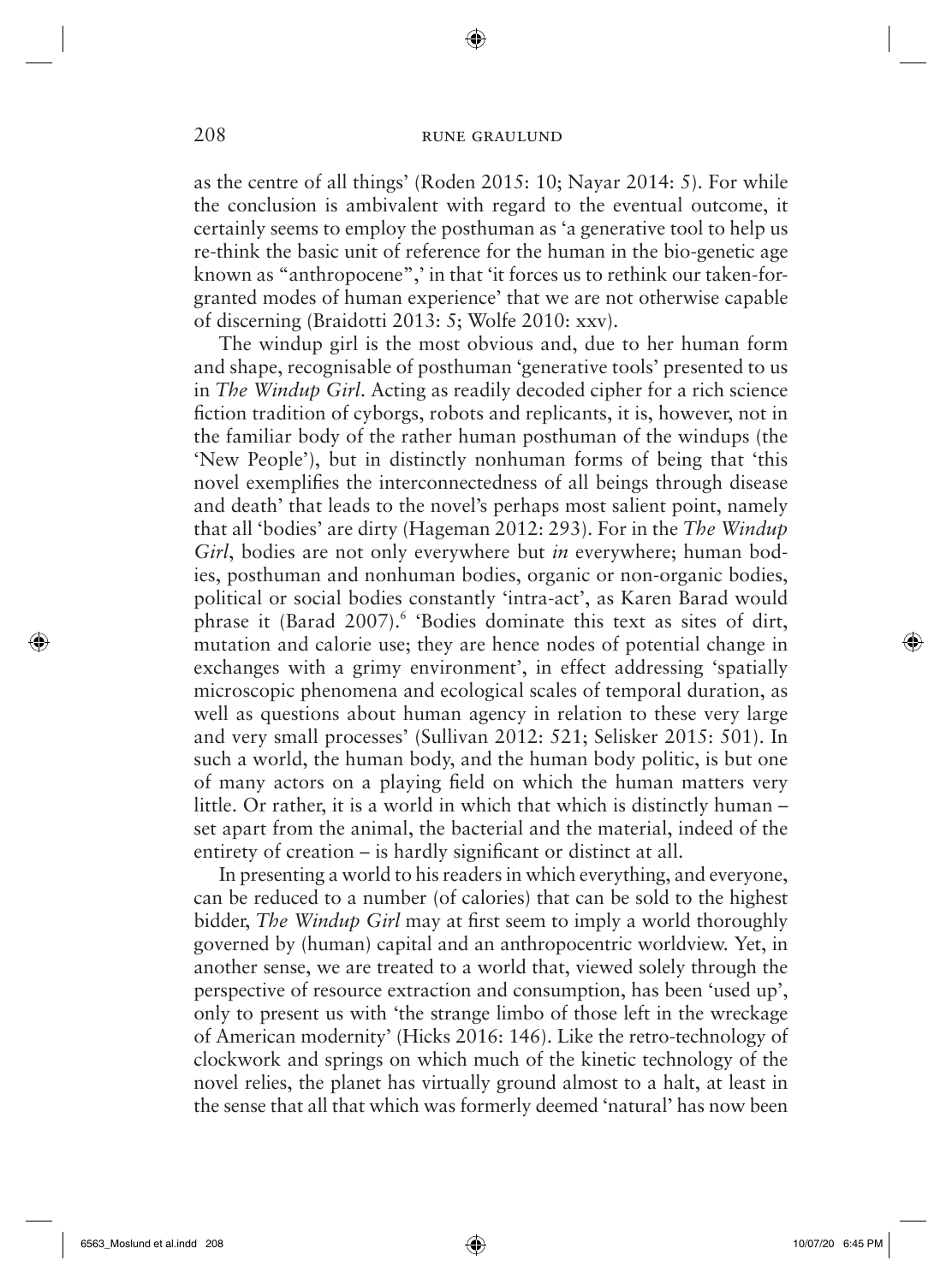spent. Whether it is through melting poles and rising temperatures and waters, of humanly induced disease and pollution, or of bodies themselves – bacterial, animal, human, posthuman and planetary – nothing remains in *The Windup Girl* that has not in some way or other been modified by human behaviour, whether on purpose or by accident. Yet this is nevertheless a world in which the human (and human capital) is just barely keeping ahead of the curve. Constantly trying to rewind the clock on the sort of reckless consumption that has led to rising seas and temperatures, super-adaptive bacterial, vegetable, animal and posthuman species, 'the human' in, Bacigalupi's world, is seemingly on the edge of an inevitable and self-imposed extinction.

Ultimately, Bacigalupi tasks his readers with imagining the consequences of 'spending' the planet. 'Cheap nature' has run out, as has, it seems, the brief but vastly disruptive age of human mastery of matter. Something else, it is obvious, must take their place, but it is unclear what. Resource fiction like *The Windup Girl* thus ultimately asks the question: who gets to spend the future and what will it look like? Yet it also makes clear to us the 'unhappy limitation on the future growth of wealth' that drives home not only the uncomfortable truth of 'what is at stake: our ability to live on planet Earth, to have a future as a civilization' (Canavan 2014: 9), but also of the potential redundancy of the human observer placed in an 'environment' outside of 'us'. Indeed, what science fiction texts like Bacigalupi's are so apt at portraying is that the distinction between humanity and the rest of creation, nature and culture, consumer and resource never has been, nor ever will be, separate. In this, Bacigalupi's texts asks whether, as Fisher puts it in counterpoint to Jameson, there is indeed 'no alternative' to capitalism? Or if can we 'develop strategies against a Capital which presents itself as ontologically, as well as geographically, ubiquitous' (Fisher 2009: 77)? For while reading literature like *The Windup Girl* is unlikely to fundamentally and miraculously change the reader's basic assumption regarding resource use overnight, or fully reorient an anthropocentric worldview, it nevertheless asks vital questions regarding consumption, collapse and depletion in a manner that at very least may make us question what might happen at the other side of Žižek's 'apocalyptic zeropoint' and Fisher's 'capitalist realist apocalypse'.

#### **Notes**

 1. For some recent examples of this apocalyptic trend, see, for example, Diamond (2005), Homer-Dixon (2006), Heinberg (2007), Skrimshire (2010),

 $\bigcirc$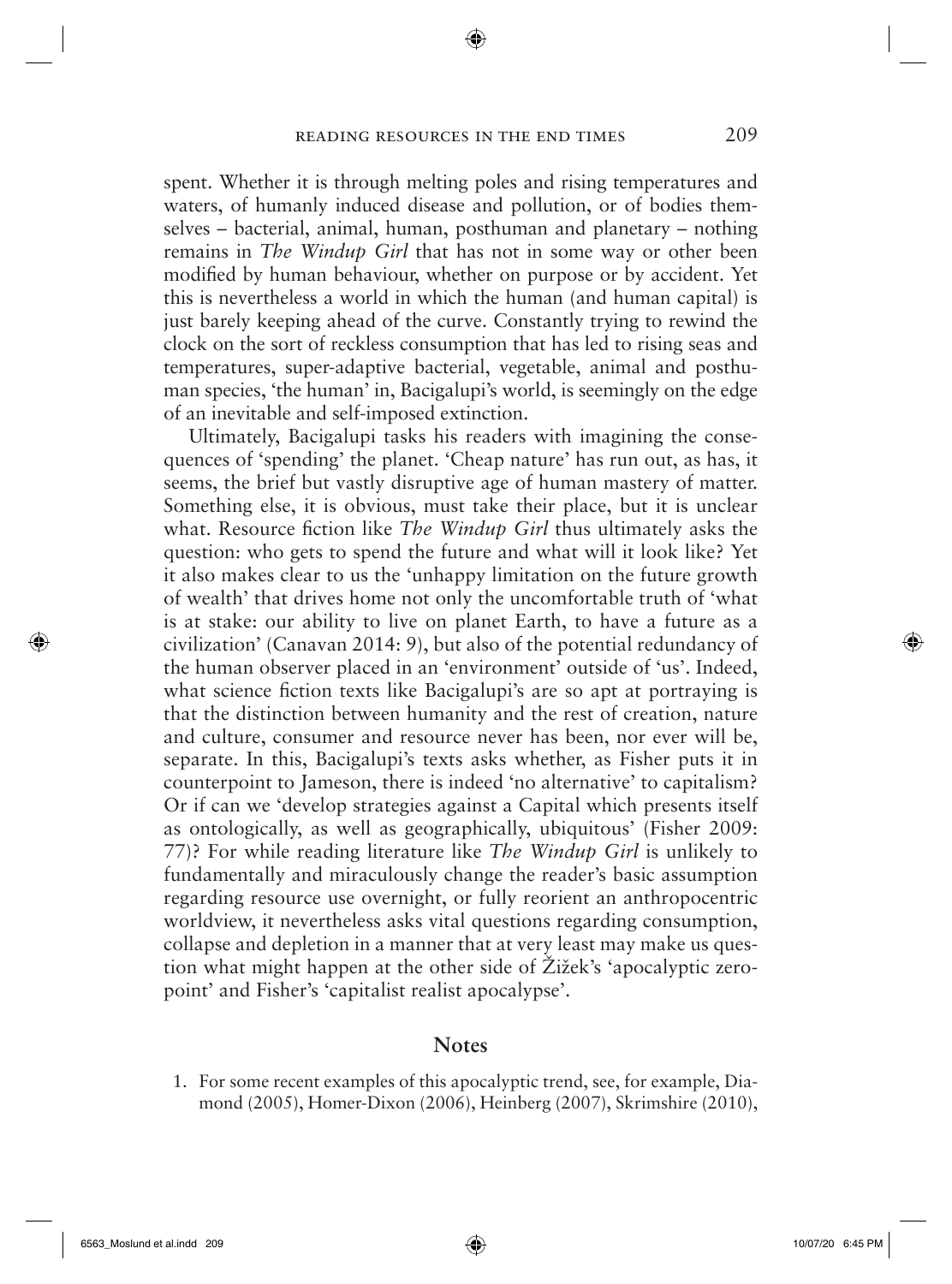◈

Žižek (2010), Klare (2012), Emmott (2014), Klein (2014), Dahlberg, Rubin and Vendelø (2016), Danowski and Castro (2017).

- 2. See Moore (2016), Haraway (2015) and Malm (2016) for compelling arguments as to why Capitalocene is to be preferred over Anthropocene. As admitted by T. J. Demos in *Against the Anthropocene: Visual Culture and Environment Today*, a thinker otherwise strongly critical of the term, 'the term Anthropocene is likely here to stay' – if for nothing else but the fact that it is now so widely employed even if it is arguably also problematic (Demos 2017: 85).
- 3. See, for instance, *Gothic in the Anthropocene: Dark Scenes from Damaged Earth* (2020), edited by Justin D. Edwards, Rune Graulund and Johan Höglund.
- 4. The company Aethaer is at the time of writing offering five different jars of '580ml of naturally occurring, clean fresh air', including Summerset, Dorset and Wales (www.aethaer.com/).
- 5. For more on the difficulty of genre-coding of *The Windup Girl*, see Hageman (2012: 301, n.4).
- 6. As Barad explains, 'in contrast to the usual "interaction," which assumes that there are separate individual agencies that precede their interaction, the notion of intra-action recognizes that distinct agencies do not precede, but rather emerge through, their intra-action' (2007: 33).

### **References**

Bacigalupi, Paolo (2005), 'The calorie man', in Paolo Bacigalupi, *Pump Six and Other Stories*, San Francisco: Nightshade Books.

Bacigalupi, Paolo (2009), *The Windup Girl*, London: Orbit.

- Barad, Karen (2007), *Meeting the Universe Halfway: Quantum Physics and the Entanglement of Matter and Meaning*, Durham, NC: Duke University Press.
- Barrett, Ross and Daniel Worden (eds) (2014), *Oil Culture*, Minneapolis: University of Minnesota Press.
- Bennett, Jane (2010), *Vibrant Matter: A Political Ecology of Things*, Durham, NC: Duke University Press.
- Bonneuil, Christophe and Jean-Baptiste Fressoz (2016), *The Shock of the Anthropocene*, London and New York: Verso.
- Braidotti, Rosi (2013), *The Posthuman*, Cambridge: Polity Press.
- Canavan, Gerry (2014), 'Introduction: if this goes on', in Gerry Canavan and Kim Stanley Robinson (eds), *Green Planets: Ecology and Science Fiction*, Middletown, CT: Wesleyan University Press, pp. 1–24.
- Clark, Timothy (2015), *Ecocriticism on the Edge: The Anthropocene as a Threshold Concept*, London: Bloomsbury.
- Coole, Diana and Samantha Frost (2010), 'Introducing the new materialisms', in Diana Coole and Samantha Frost (eds), *New Materialisms: Ontology, Agency, and Politics*, Durham, NC: Duke University Press, pp. 1–43.

↔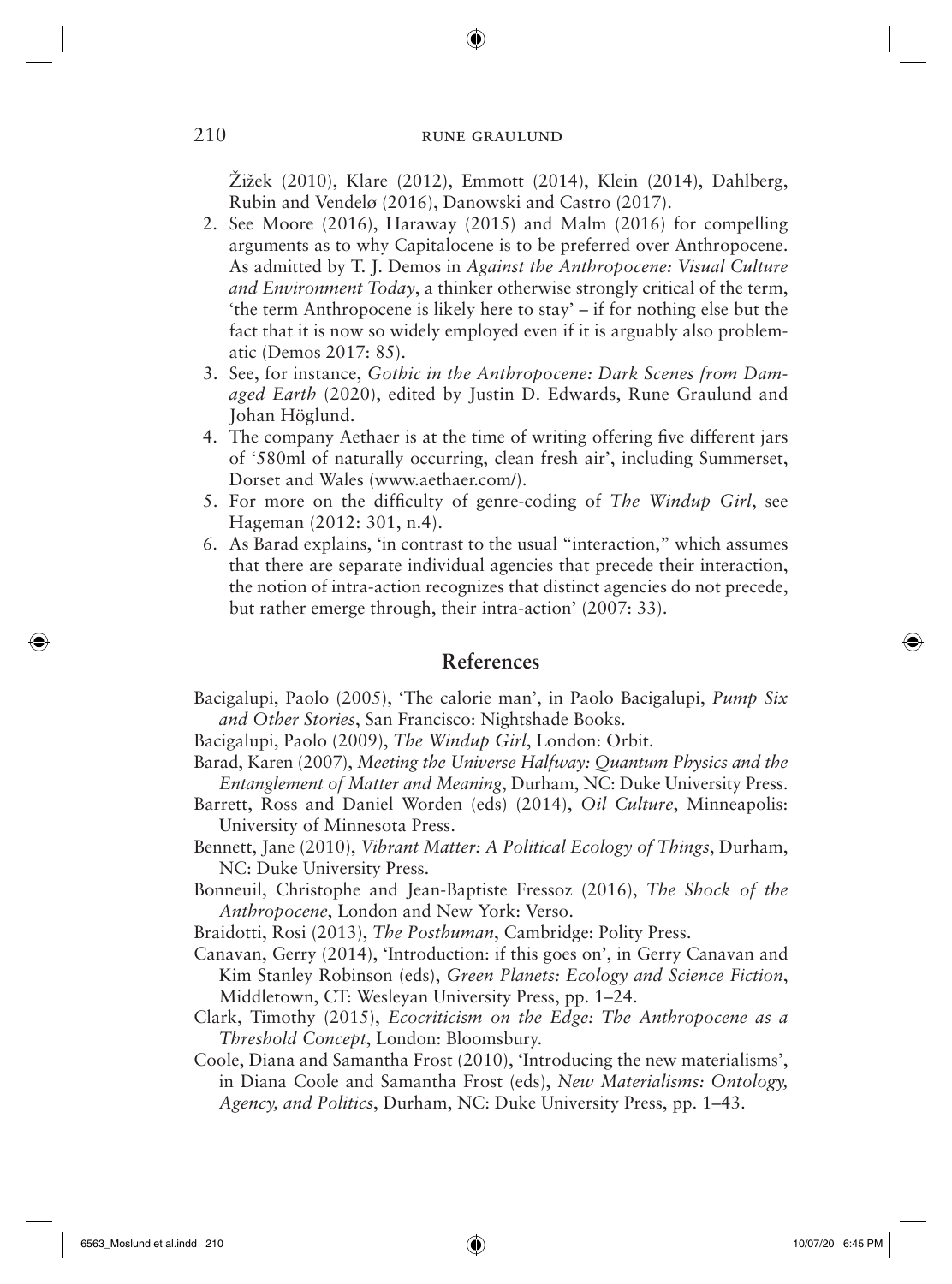- Costa, Mariarossa Dalla and Monica Chilese (2014), *Our Mother Ocean: Enclosure, Commons, and the Global Fishermen's Movement*, New York: Common Notions.
- Curtis, Claire P. (2012), *Postapocalyptic Fiction and the Social Contract*, London: Lexington Books.
- Dahlberg, Rasmus, Olivier Rubin and Morten Thanning Vendelø (eds) (2016), *Disaster Research: Multidiscinplinary and International Perspectives*, Abingdon: Routledge.
- Danowski, Déborah and Eduardu Viveiros de Castro (2017), *The Ends of the World*, Cambridge: Polity Press.
- Demos, T. J. (2017), *Against the A nthropocene: Visual Culture and Environment Today*, Berlin: Sternberg Press.
- Diamond, Jared (2005), *Collapse: How Societies Choose to Fail or Survive*, London: Penguin.
- Donnelly, Sean (2014), 'Peak oil imagining in Cormac McCarthy's *The Road*  and Paolo Bacigalupi's *The Windup Girl*', *English Academy Review*, 31: 2, pp. 156–69.
- Easterbrook, Neil (2011), 'Ethics and alterity', in Mark Bould, Andrew M. Butler, Adam Roberts and Sherryl Vint (eds), *The Routledge Companion to Science Fiction*, London and New York: Routledge, pp. 382–92.
- Edwards, Justin D., Rune Graulund and Johan Höglund (eds) (2020), *Gothic in the Anthropocene: Dark Scenes from Damaged Earth*, Minneapolis: University of Minnesota Press.
- Emmett, Robert S. and David E. Nye (2017), *The Environmental Humanities: A Critical Introduction*, Cambridge, MA: MIT Press.
- Emmott, Stephen (2014), *10 Billion*, London: Penguin.
- Fisher, Mark (2009), *Capitalist Realism: Is There No Alternative?* London: Zer0 Books.
- Flannery, Tim (2000), *The Future Eaters*, Sydney: Reed New Holland.
- Ghosh, Amitav (2016), *The Great Derangement: Climate Change and the Unthinkable*, Chicago and London: University of Chicago Press.
- Grusin, Richard (2015), 'Introduction', in Richard Grusin (ed.), *The Nonhuman Turn*, Minneapolis and London: University of Minneapolis Press.

Hageman, Andrew (2012), 'The challenge of imagining ecological futures: Paolo Bacigalupi's *The Windup Girl*', *Science Fiction Studies*, 39: 2.

Haraway, Donna (2015), 'Anthropocene, Capitolocene, Plantationocene, Cthulhucene: making kin', *Environmental Humanities*, 6, pp. 159–65.

Heinberg, Richard (2007), *Peak Everything: Waking up to the Century of Decline in the Earth's Resources*, Forest Row: Clairview.

Heise, Ursula K. (2016), *Imagining Extinction: The Cultural Meaning of Endangered Species*, Chicago: University of Chicago Press.

- Hicks, H. J. (2016), *The Post-Apocalyptic Novel in the Twenty-First Century: Modernity Beyond Salvage*, London and New York: Palgrave Macmillan.
- Hollinger, Veronica (2011), 'Posthumanism and cyborg theory', in Mark Bould, Andrew M. Butler, Adam Roberts and Sherryl Vint (eds), *The*

 $\Leftrightarrow$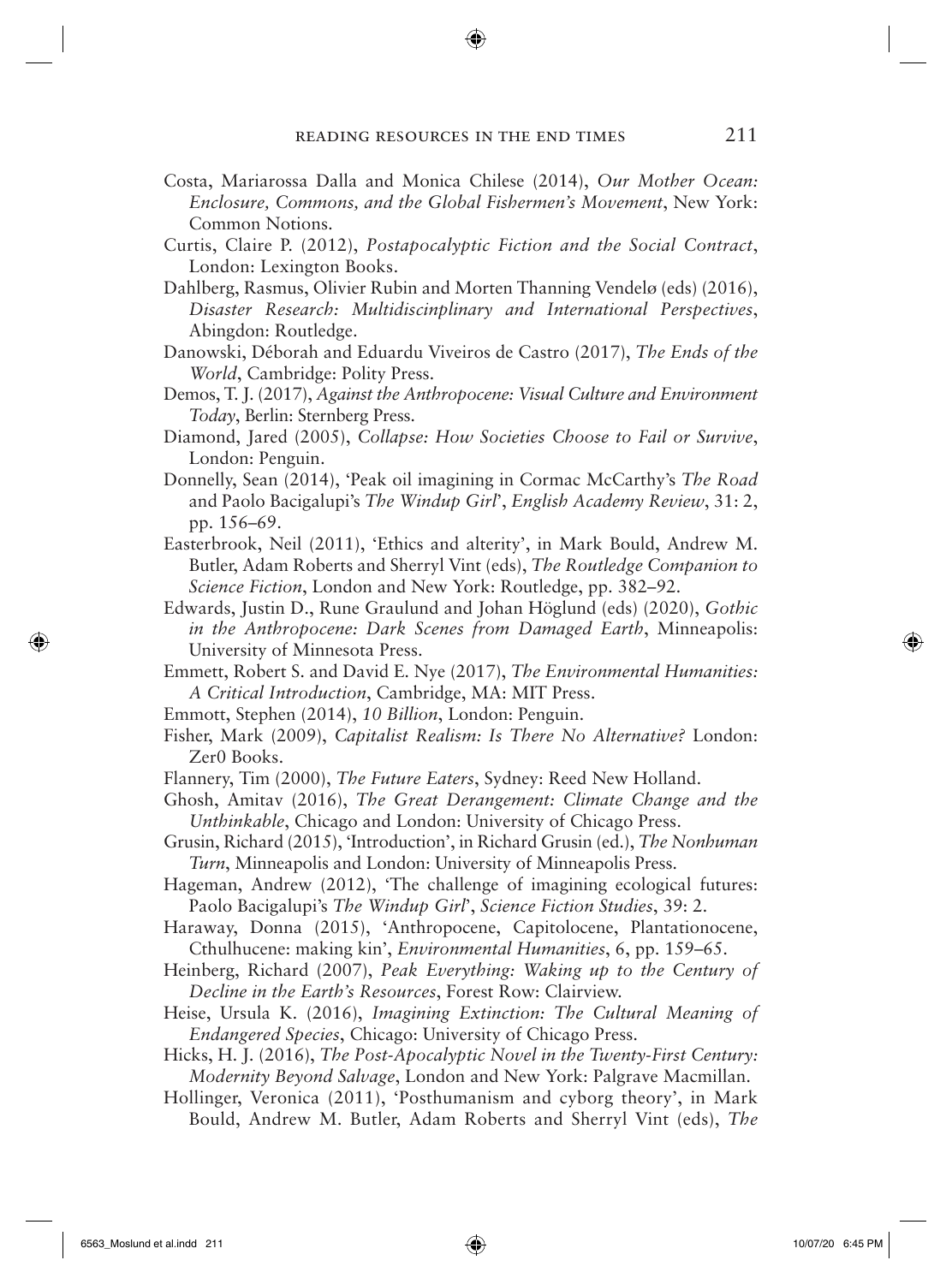◈

*Routledge Companion to Science Fiction*, London and New York: Routledge, pp. 267–78.

Homer-Dixon, Thomas (2006), *The Upside of Down: Catastrophe, Creativity, and the Renewal of Civilisation*, London: Souvenir Press.

Hurley, Kameron (2016), *The Geek Feminist Revolution*, New York: Tor.

Irr, Caren (2017), 'Climate fiction in English', in Paula Rabinowitz (ed.), *Oxford Research Encyclopedia of Literature*. DOI: 10.1093/acrefore/ 9780190201098.013.4.

Jameson, Fredric (2003), 'Future city', *New Left Review*, 21, pp. 65–79.

- Klare, Michael T. (2012), *The Race for What's Left: The Global Scramble for the World's Last Resources*, New York: Metropolitan Books.
- Klein, Naomi (2014), *This Changes Everything: Capitalism vs. the Climate*, New York: Simon & Schuster.

LeMenager, Stephanie (2014), *Living Oil: Petroleum Culture in the American Century*, Oxford: Oxford University Press.

Leopold, Aldo (1968), *A Sand County Almanac*, London: Oxford University Press.

Malm, Andreas (2016), *Fossil Capital: The Rise of Steam Power and the Roots of Global Warming*, London and New York: Verso.

- McCarthy, Cormac (2007), *The Road*, London: Picador.
- Menely, Tobias and Jesse Oak Taylor (2017), 'Introduction', in Tobias Menely and Jesse Oak Taylor (eds), *Anthropocene Reading: Literary History in Geologic Times*, University Park: Pennsylvania State University Press, pp. 1–24.
- Monbiot, George (2007), 'Civilisation ends with a shutdown of human concern. Are we there already?'. www.theguardian.com/commentisfree/2007/ oct/30/comment.books (last accessed 4 May 2017).
- Moore, Jason W. (2015), *Capitalism in the Web of Life: Ecology and the Accumulation of Capital*, London and New York: Verso.
- Moore, Jason W. (2016), 'The rise of cheap nature', in Jason W. Moore (ed.), *Anthropocene or Capitalocene: Nature, History, and the Crisis of Capitalism*, Oakland, CA: Kairos, pp. 78–115.
- Morton, Timothy (2013), *Hyperobjects: Philosophy and Ecology after the End of the World*, Minneapolis: University of Minnesota Press.
- Nayar, Pramod K. (2014), *Posthumanism*, Cambridge: Polity Press.
- Roberts, Adam (2003), *Science Fiction*, London and New York: Routledge.
- Roberts, Adam (2007), *The History of Science Fiction*, Basingstoke: Palgrave Macmillan.
- Robertson, Benjamin R. (2018), *None of This is Normal: The Fiction of Jeff Vandermeer*, Minneapolis: University of Minnesota Press.
- Roden, David (2015), *Posthuman Life: Philosophy at the Edge of the Human*, London and New York: Routledge.
- Ruppert, Michael C. (2010), *Confronting Collapse: The Crisis of Energy & Money in a Post Peak Oil World*, White River Junction, VT: Chelsea Green Publishing.

 $\bigoplus$